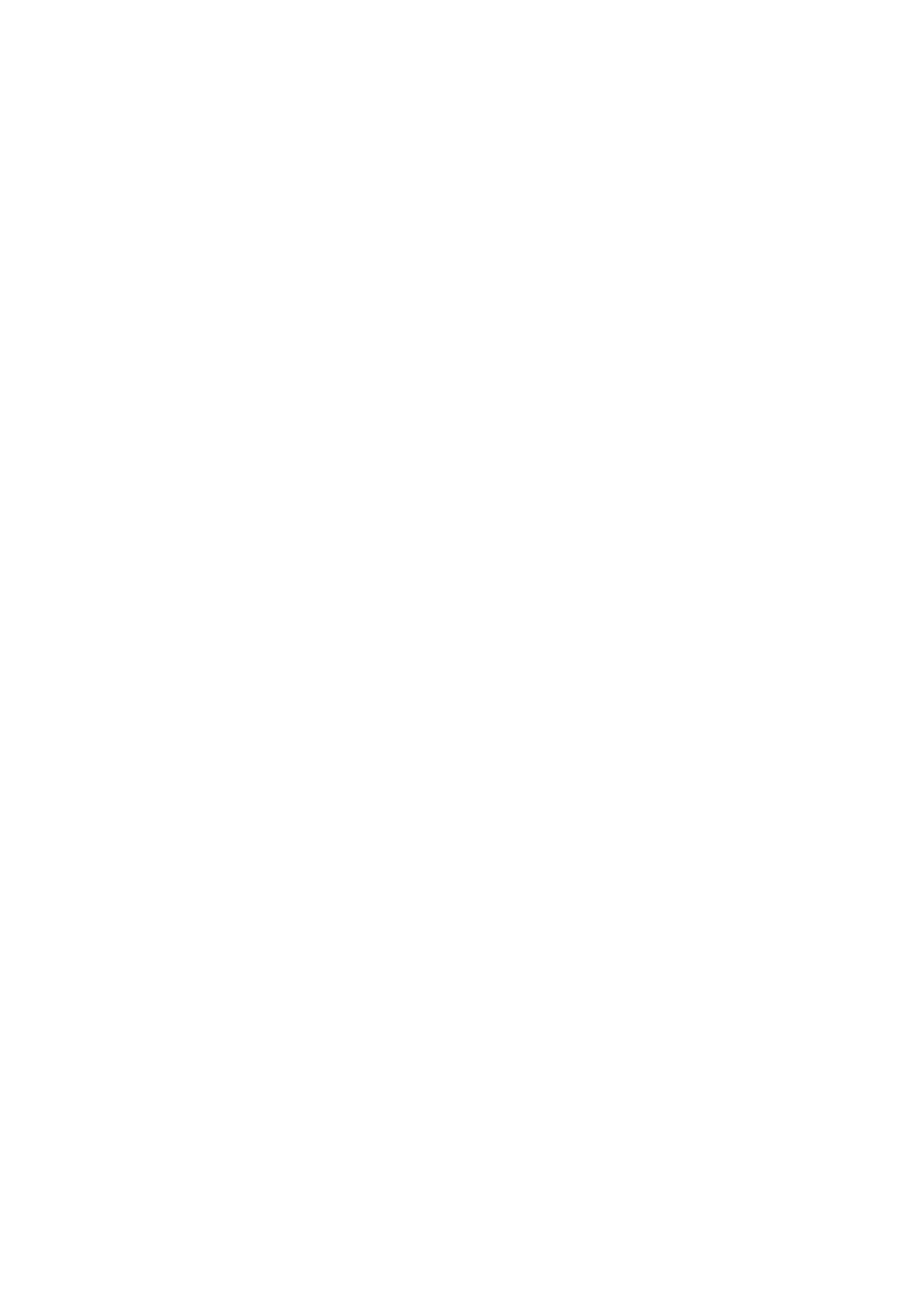# **A further investigation into the impact of the ban on neonicotinoid seed dressings on oilseed rape production in England, 2015-16**

*A report jointly funded by Rural Business Research and the Institute of Agri‐Food Research and Innovation at Newcastle University*

# **Charles Scott & Paul Bilsborrow**

**March 2017** 

RBR at Newcastle University School of Agriculture, Food & Rural Development Newcastle University Newcastle upon Tyne NE1 7RU UK Tel: 0191-208-6902 Fax: 0191-208-6720 E-mail: farm.business.survey@ncl.ac.uk Website: http://www.ncl.ac.uk/afrd/survey/#farmbenchmarkingservice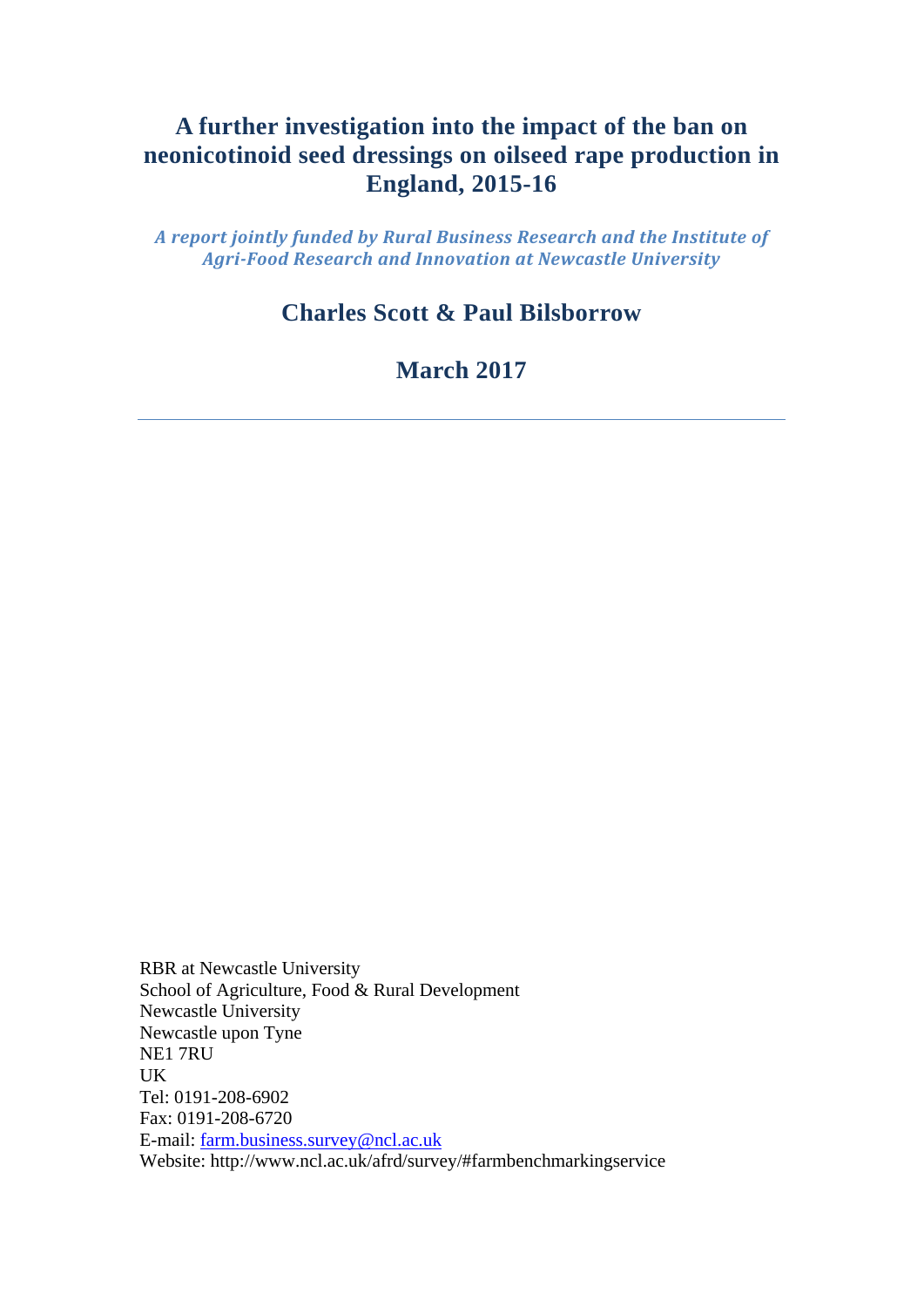## **Acknowledgments**

The Rural Business Research (RBR) Consortium and the School of Agriculture Food and Rural Development at Newcastle University thanks sincerely all the farmers who have voluntarily provided records and information on which this report is based. The views expressed in this report are those of the authors and are not necessarily shared by other members of RBR or Newcastle University.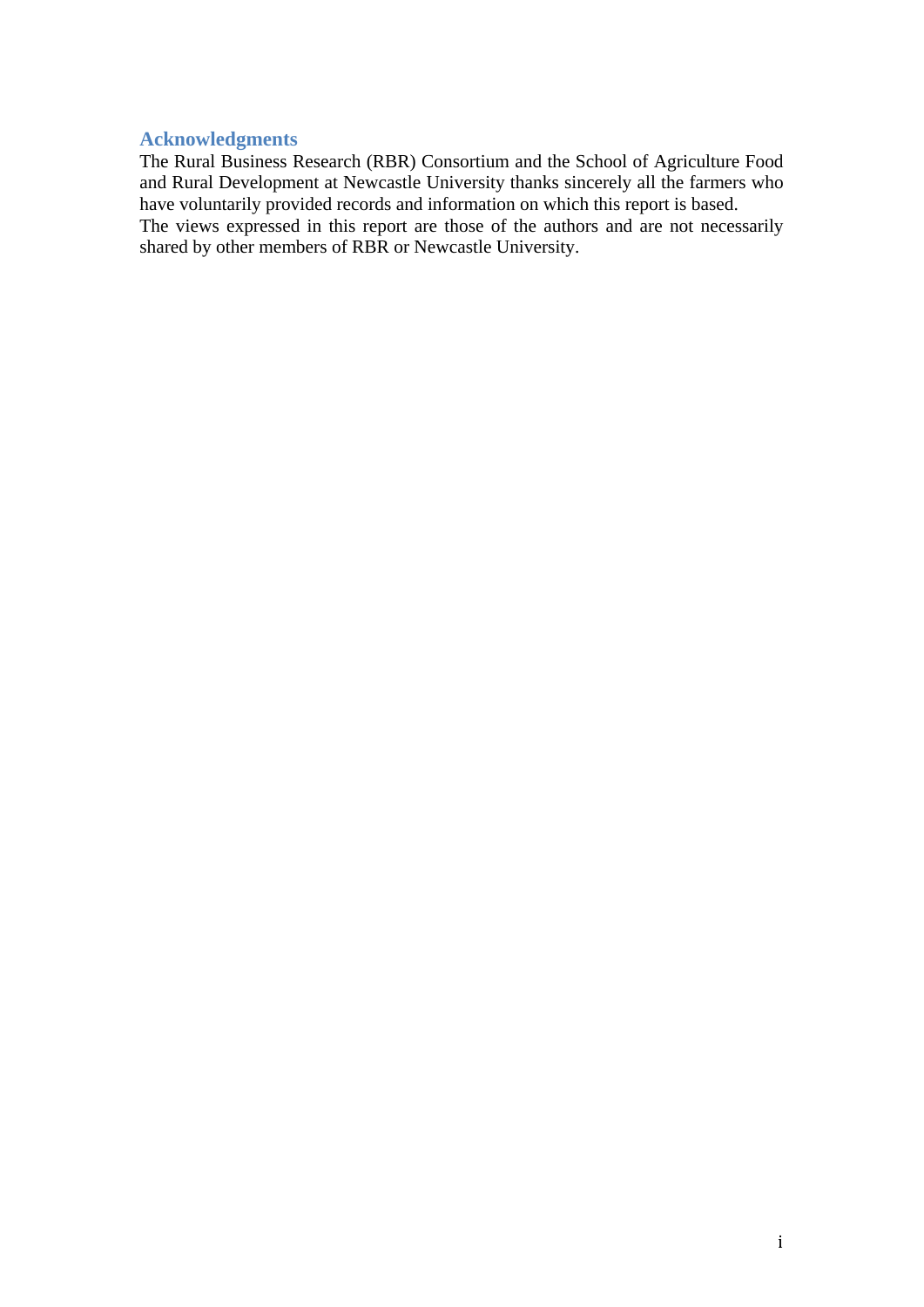#### **Summary**

The UK oilseed rape area has fallen from a peak of 756,000 ha in 2011/12. An increased incidence of damage caused by cabbage stem flea beetle (CSFB) is being reported as a major reason for this decline following the ban on the use of neonicotinoid dressed seed in December 2013. A survey of 204 Farm Business Survey (FBS) farms in 2015/16 aimed to investigate the effects that the neonicotinoid seed dressing ban was having on area of crop grown, the damage being caused by the pest and alternative strategies and chemicals being used to combat CSFB. This study showed an area reduction in England of 13% less than that grown for harvest 2015. The total recorded area lost to CSFB in England was 5% of area planted which was higher than the 3% recorded in the previous season (2014/15). Crop losses varied by county with the highest level of 16% being recorded in Suffolk. The level of active substance used was much lower i.e. about half of the amount applied in 2014/15 and there was a clear difference in insecticide use on farms within the Derogation Area (DA) which had used treated vs non-neonicotinoid treated seed (0.01kg/ha compared to 0.04 kg/ha). The financial cost of CSFB control in England was lower than in the previous season (£18.4m in 2015/16 vs £22m in 2014/15) largely due to a reduced usage of insecticide.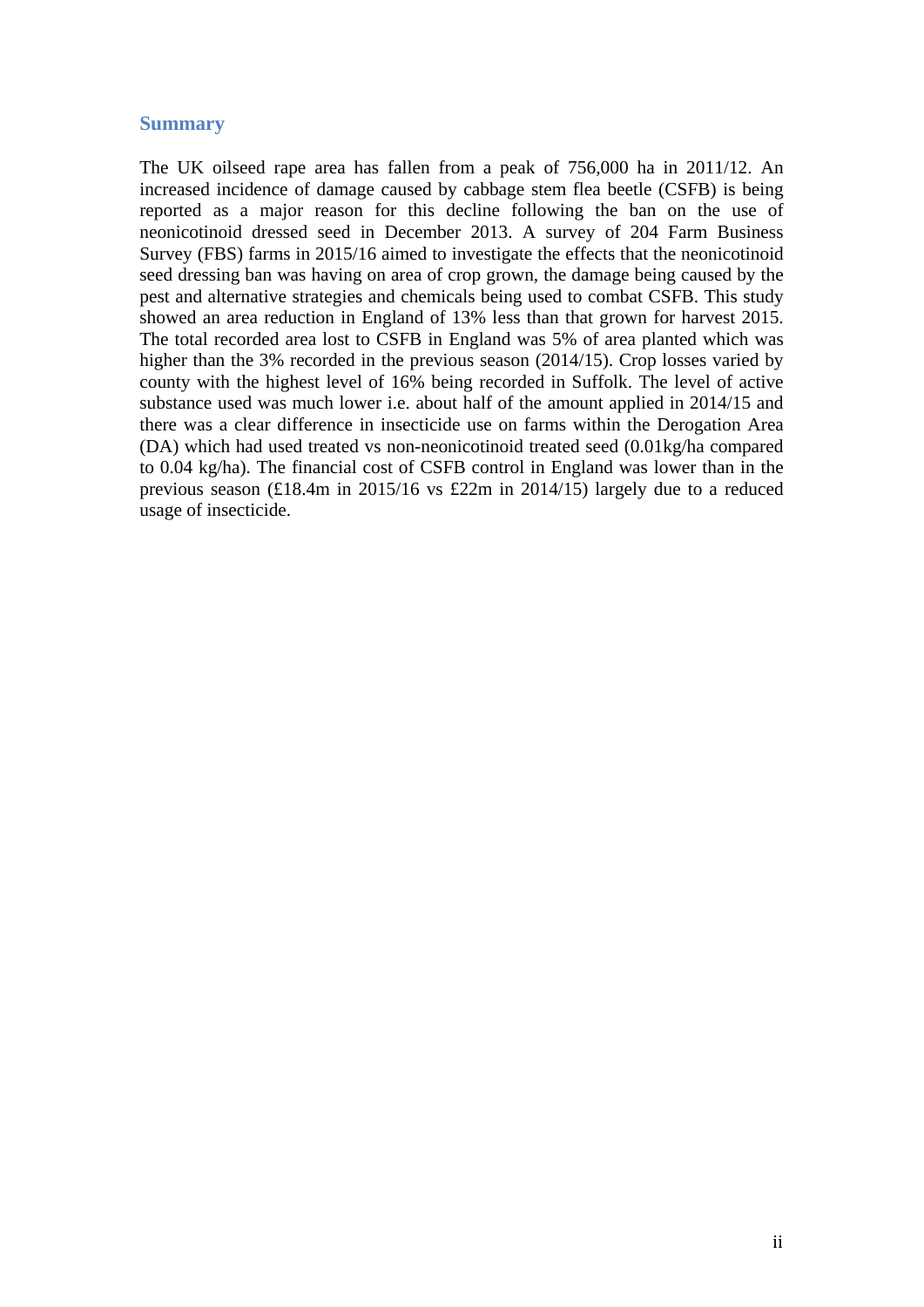## **Table of contents**

| Annex 2 – Concentration of active substance in insecticides used against CSFB 21 |  |
|----------------------------------------------------------------------------------|--|
|                                                                                  |  |
|                                                                                  |  |

#### **List of tables**

| Table 4 Sample distribution by Derogation Area and seed treatment, 2015 4          |  |
|------------------------------------------------------------------------------------|--|
| Table 5 Changes in area of WOSR grown 2014/15 to 2015/16 on sampled farms  6       |  |
| Table 6 Estimated changes in area of WOSR grown in England 2014/15 to 2015/16 6    |  |
|                                                                                    |  |
|                                                                                    |  |
|                                                                                    |  |
|                                                                                    |  |
|                                                                                    |  |
|                                                                                    |  |
|                                                                                    |  |
|                                                                                    |  |
|                                                                                    |  |
| Table 16 Quantity of insecticide group used against CSFB - national estimates 10   |  |
|                                                                                    |  |
|                                                                                    |  |
| Table 19 Quantity of active substance used against CSFB by insecticide group 12    |  |
|                                                                                    |  |
|                                                                                    |  |
| Table 22 Number of farms and area of crop lost to CSFB by merged county – national |  |
|                                                                                    |  |
|                                                                                    |  |
|                                                                                    |  |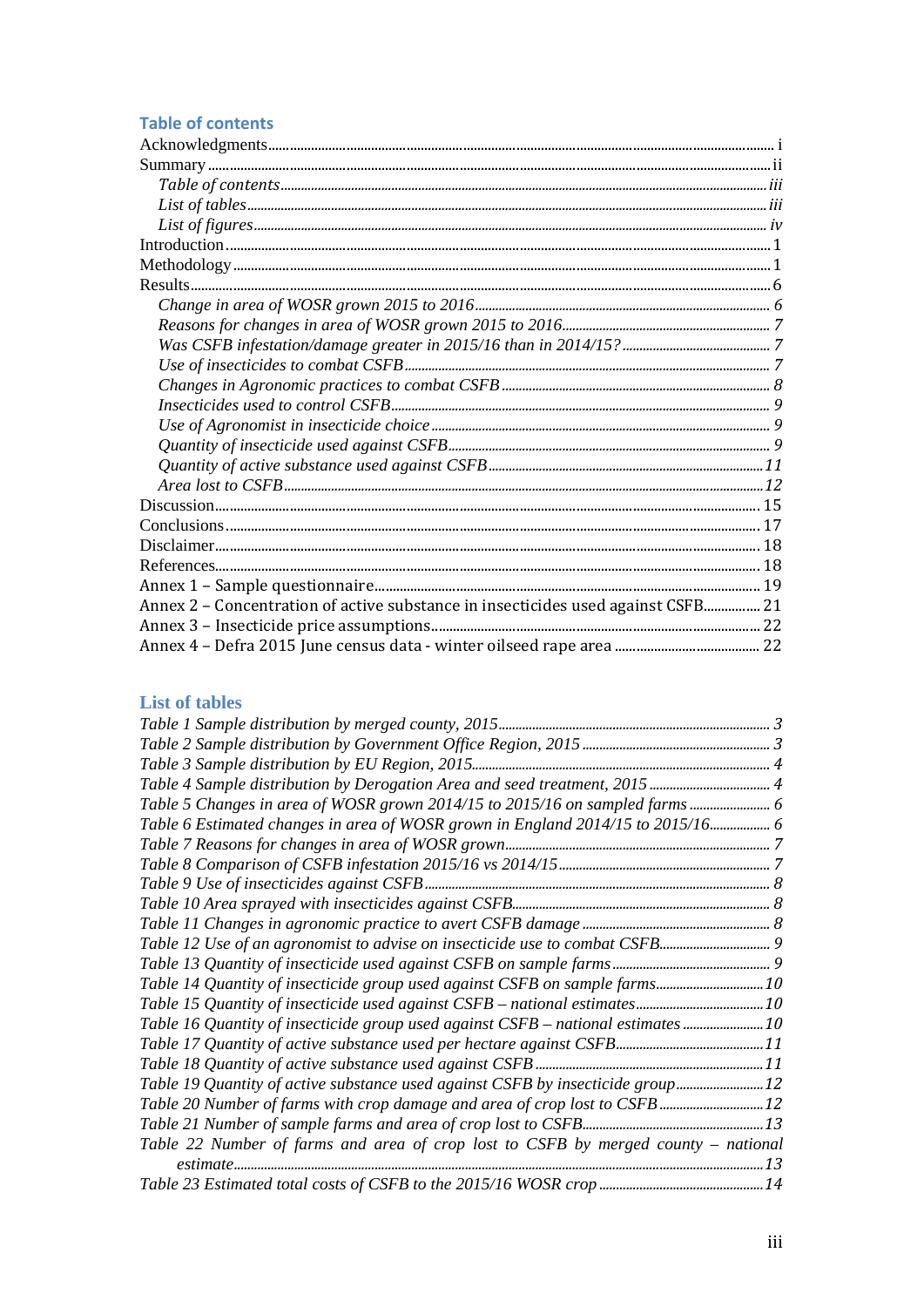| <b>List of figures</b> |  |
|------------------------|--|
|                        |  |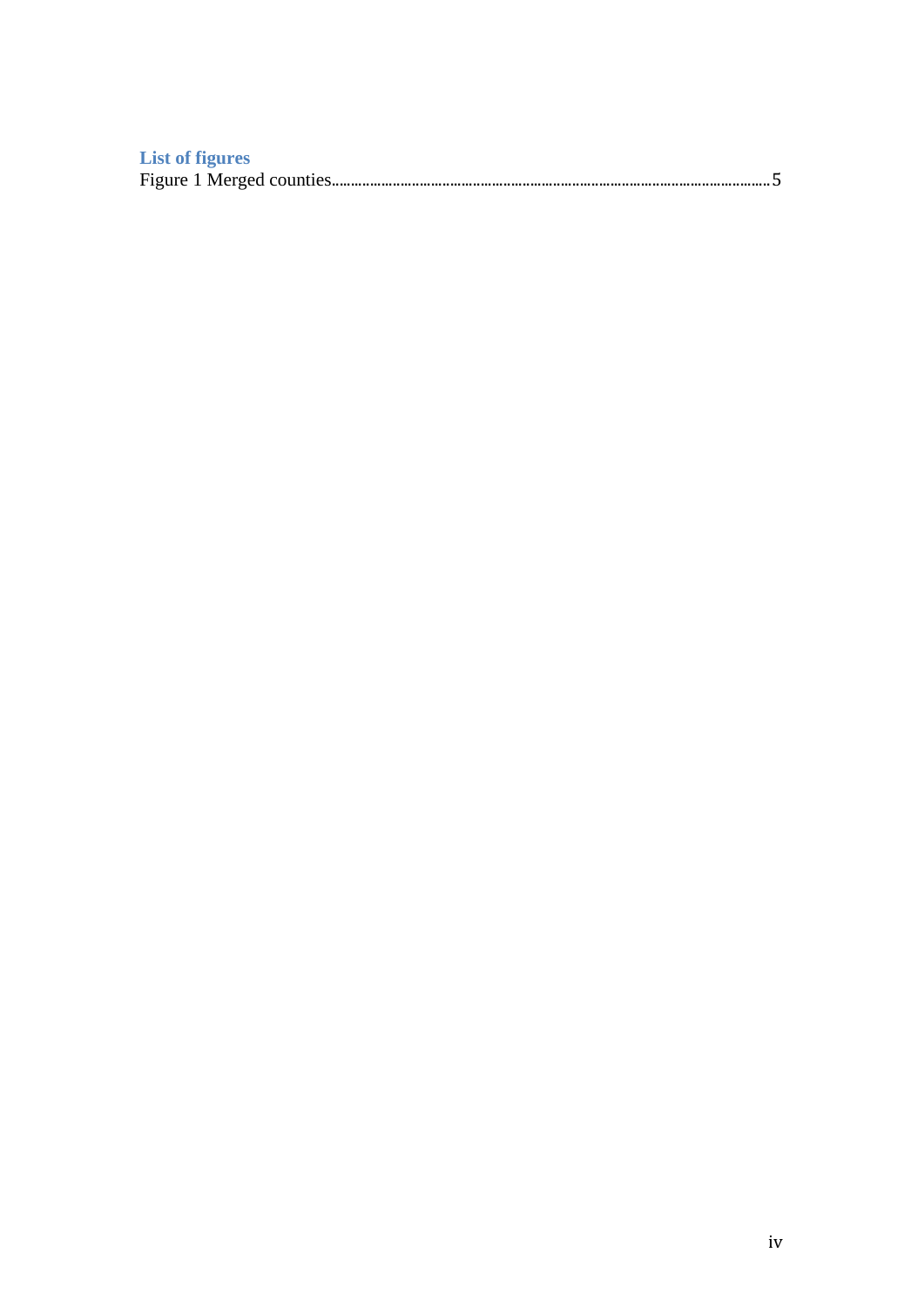## **Introduction**

The European Commission from the 1<sup>st</sup> December 2013 suspended the use of neonicotinoid seed dressings (Regulation EU 540/2011) including imidacloprid (Chinook), clothianidin (Modesto) and thiamethoxam (Cruiser) on bee attractive crops such as oilseed rape. Other neonicotinoids such as thiacloprid and acetamiprid are still allowed as foliar sprays as they are deemed to be safer to bees (Blacquiere *et al*., 2012). This ban has had major effects on the viability of oilseed rape production in England particularly with respect to the control of cabbage stem flea beetle (CSFB). Neonicotinoids had become an important weapon for farmers since their first approval in 2000 for use as a seed dressing on oilseed rape. In 2014 in excess of 725,000 ha of oilseed rape had a seed treatment with neonicotinoids accounting for 87% of this treated area (Garthwaite *et al*., 2015).

A survey of 204 Farm Business Survey (FBS) farms was previously carried out in 2015 (Scott and Bilsborrow 2015) to investigate the effects that the neonicotinoid seed dressing ban was having on area of crop grown, the damage being caused by the pest and alternative strategies and chemicals being used to combat CSFB. The report showed that an estimated 17% of growers had suffered crop losses in the 2014/15 growing season due to CSFB with the area lost estimated at 16,000 ha or 3% of the area grown. At a national level in excess of 1.1 million ha was estimated to have been sprayed against CSFB with 33,957 kg of active substance (a.s.) used which represents a 2.5 fold increase in the use of autumn insecticides to combat the threat of CSFB. The cost of the ban to oilseed rape growers was put at £22 million based on the additional cost of chemicals used to control CSFB, the cost of replanting and the cost of lost crop.

In 2015 a derogation for neonicotinoid dressed seed was approved  $(22<sup>nd</sup>$  July 2015) by DEFRA for use on 5% of the total oilseed rape area equating to about 30,000 ha in the high risk counties of Suffolk, Cambridgeshire, Bedfordshire and Hertfordshire (Derogation Area).

The aim of this second report was to carry out a follow up assessment covering the 2015/16 growing season (the second season where neonicotinoid seed dressings have not been available) using most of the farms used in the first survey to see whether the nature of the problem was increasing or not.

## **Methodology**

#### *Sample selection and method*

A sample of 204 farms was selected from the 451 Farm Business Survey (FBS) farms that grew winter oilseed rape (both high erucic acid and double low varieties) for the 2014 harvest. Farms were selected in proportion to the number of growers by region, and where possible, by county. The growers were asked 12 questions (Annex  $1 -$ Sample questionnaire). 179 farmers were surveyed by structured interview, either by telephone or face-to-face, and 25 growers were surveyed by postal questionnaire. Growers were asked about areas of WOSR grown for the 2016 harvest, the reasons for any changes in the area of WOSR grown (from the previous year i.e. 2015 harvest) and strategies and chemicals used to combat actual, or expected, CSFB attacks. The surveys were conducted in the spring of 2016.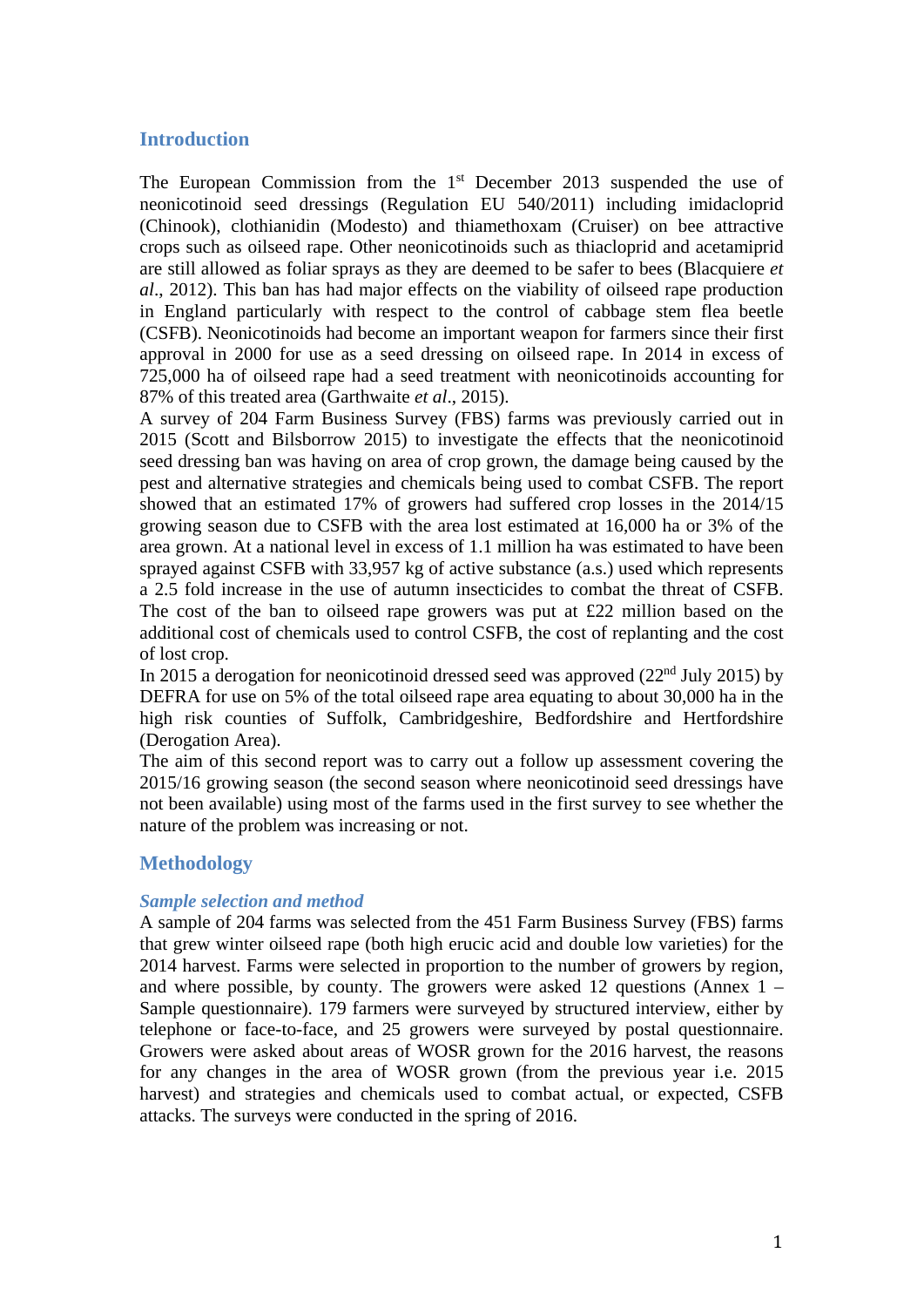#### *Sample characteristics*

The sample distribution is described by merged county in Table 1. Adjacent counties were merged to give a minimum sub-sample size of at least 10 farms for analysis (Figure 1). Table 2 and Table 3 describe the sample distribution by England region and EU region respectively. The North West region, with only 5 farms is merged with the West Midlands region (20 farms) to ensure a sub-sample size of at least 10 farms. Of the 204 farms interviewed, 146 were also surveyed in the 2015 survey.

Farms in the Derogation Area (DA) had the option to apply to use neonicotinoid treated seed. Twenty-eight sample farms were in the DA; of these 5 did not grow WOSR in 2015/16, 8 farms requested and used neonicotinoid treated seed, and 15 farms did not request treated seed. Two farms that used treated seed also grew WOSR with non-neonicotinoid seed. Table 4 describes the sample distribution with reference to the DA and use of neonicotinoid treated seed.

Twenty-five of the 204 sampled farms, while growing WOSR in the 2014 harvest year grew no WOSR for harvest in 2016. The total area of WOSR grown for 2016 harvest on sample farms was 8,374 ha.

A comparison of sample farms with the 2015 Defra June survey data (DEFRA 2015) shows that the sample represents 1.5% of growers and 1.6% of the WOSR area grown in England.

#### *Weighting of sample data*

The sample data were weighted up to population level using weights calculated from the 2015 June survey population data of areas of WOSR grown (Annex 4 – Defra 2015 June census data - winter oilseed rape ) and the 2015 areas of WOSR grown by sample farms. When weighted up the sample data is estimated to be within 1% of the 2015 June survey total WOSR area (DEFRA 2015).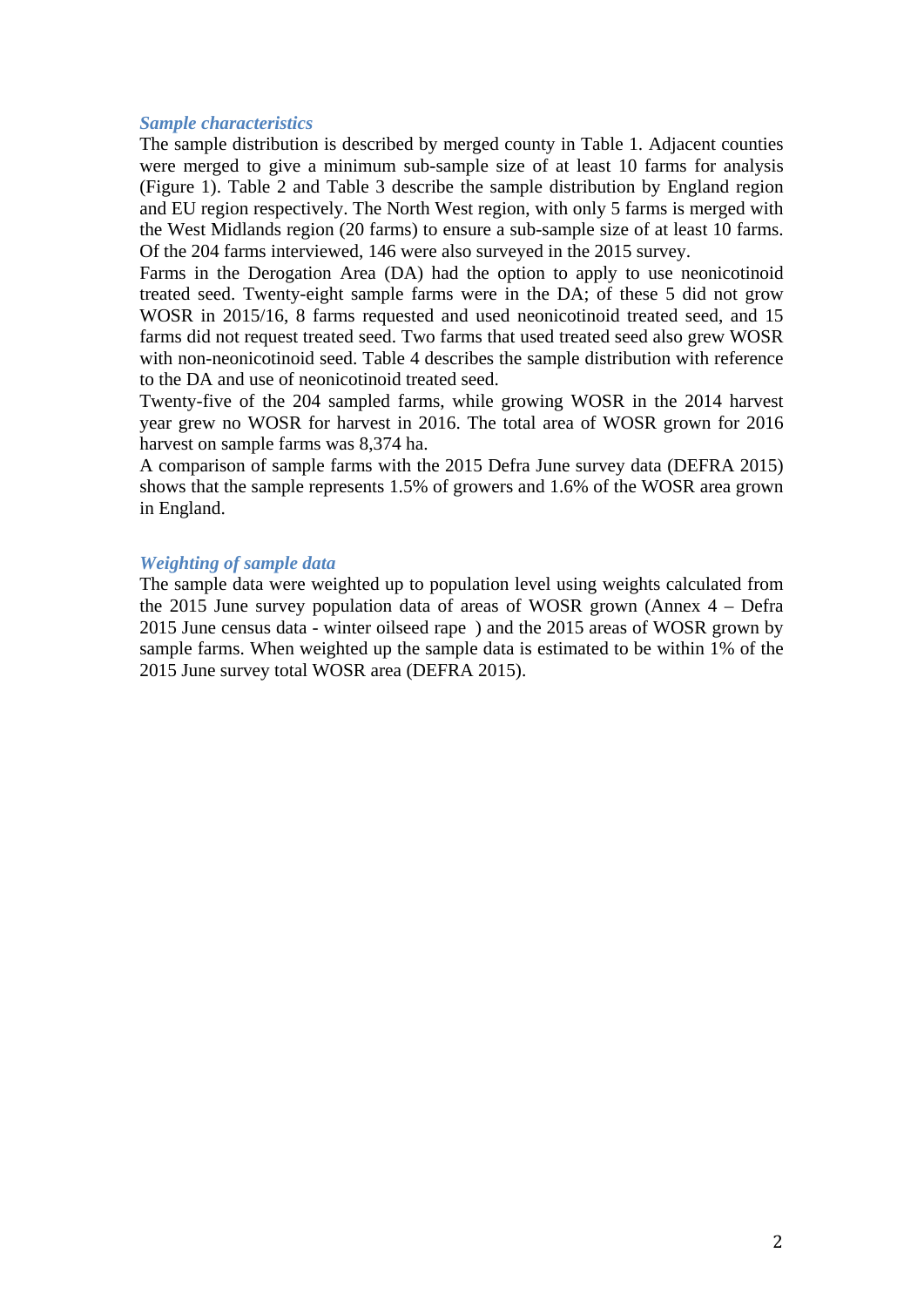|                                 | No.   | Area of     | Estimated<br>population | Estimated<br><b>WOSR</b> |         |        |
|---------------------------------|-------|-------------|-------------------------|--------------------------|---------|--------|
|                                 | of    | <b>WOSR</b> | οf<br>no.               | population               | $\%$    | % area |
| <b>Merged Counties</b>          | farms | (ha)        | farms                   | area (ha)                | growers | grown  |
| Chesh, Staffs & Shrops          | 12    | 329         | 804                     | 21,058                   | 6%      | 4%     |
| Derby, Leics, Notts & Northants | 19    | 588         | 1,307                   | 39,291                   | 10%     | 7%     |
| Dorset, Devon & Cornwall        | 12    | 317         | 806                     | 21,324                   | 6%      | 4%     |
| East Riding of Yorkshire        | 11    | 339         | 792                     | 24,502                   | 6%      | 5%     |
| Gloucs, Wilts & Somerset        | 13    | 624         | 699                     | 37,707                   | 5%      | 7%     |
| Heref, Worcs & Warwick          | 13    | 320         | 864                     | 20,537                   | 6%      | 4%     |
| Essex, Kent, Sussex & Hants     | 20    | 925         | 1,344                   | 61,320                   | 10%     | 12%    |
| Lincolnshire                    | 23    | 1,000       | 1,605                   | 64,308                   | 12%     | 12%    |
| Norfolk                         | 14    | 500         | 865                     | 29,149                   | 6%      | 6%     |
| North Yorkshire                 | 11    | 229         | 803                     | 16,569                   | 6%      | 3%     |
| North'land & Durham             | 14    | 402         | 939                     | 25,780                   | 7%      | 5%     |
| Oxs, Bucks & Berks              | 14    | 1,121       | 892                     | 65,346                   | 7%      | 12%    |
| <b>Derogation counties:</b>     |       |             |                         |                          |         |        |
| Beds, Herts & Cambs             | 18    | 1,216       | 1,167                   | 72,706                   | 9%      | 14%    |
| Suffolk                         | 10    | 465         | 673                     | 29200                    | 5%      | 6%     |
| Total                           | 204   | 8,374       | 13,560                  | 528,795                  | 100%    | 100%   |

## **Table 1 Sample distribution by merged county, 2015**

## **Table 2 Sample distribution by Government Office Region, 2015**

|                      |           |             | Estimated  |                       |         |        |
|----------------------|-----------|-------------|------------|-----------------------|---------|--------|
|                      |           | Area of     | population | <b>Estimated WOSR</b> |         |        |
| Government Office    | of<br>No. | <b>WOSR</b> | of<br>no.  | population<br>area    | $\%$    | % area |
| Region               | farms     | (ha)        | farms      | (ha)                  | growers | grown  |
| <b>North East</b>    | 14        | 402         | 939        | 25,780                | 7%      | 5%     |
| North West           | 5         | 153         | 342        | 9,879                 | 3%      | 2%     |
| Yorkshire & Humber   | 22        | 567         | 1,595      | 41,070                | 12%     | 8%     |
| <b>East Midlands</b> | 42        | 1,588       | 2,912      | 103,599               | 21%     | 20%    |
| <b>West Midlands</b> | 20        | 496         | 1,327      | 31,717                | 10%     | 6%     |
| East of England      | 48        | 2,354       | 3,121      | 142,773               | 23%     | 27%    |
| South East           | 28        | 1,873       | 1,819      | 114,947               | 13%     | 22%    |
| South West           | 25        | 941         | 1,506      | 59,030                | 11%     | 11%    |
| Total                | 204       | 8,374       | 13,560     | 528,795               | 100%    | 100%   |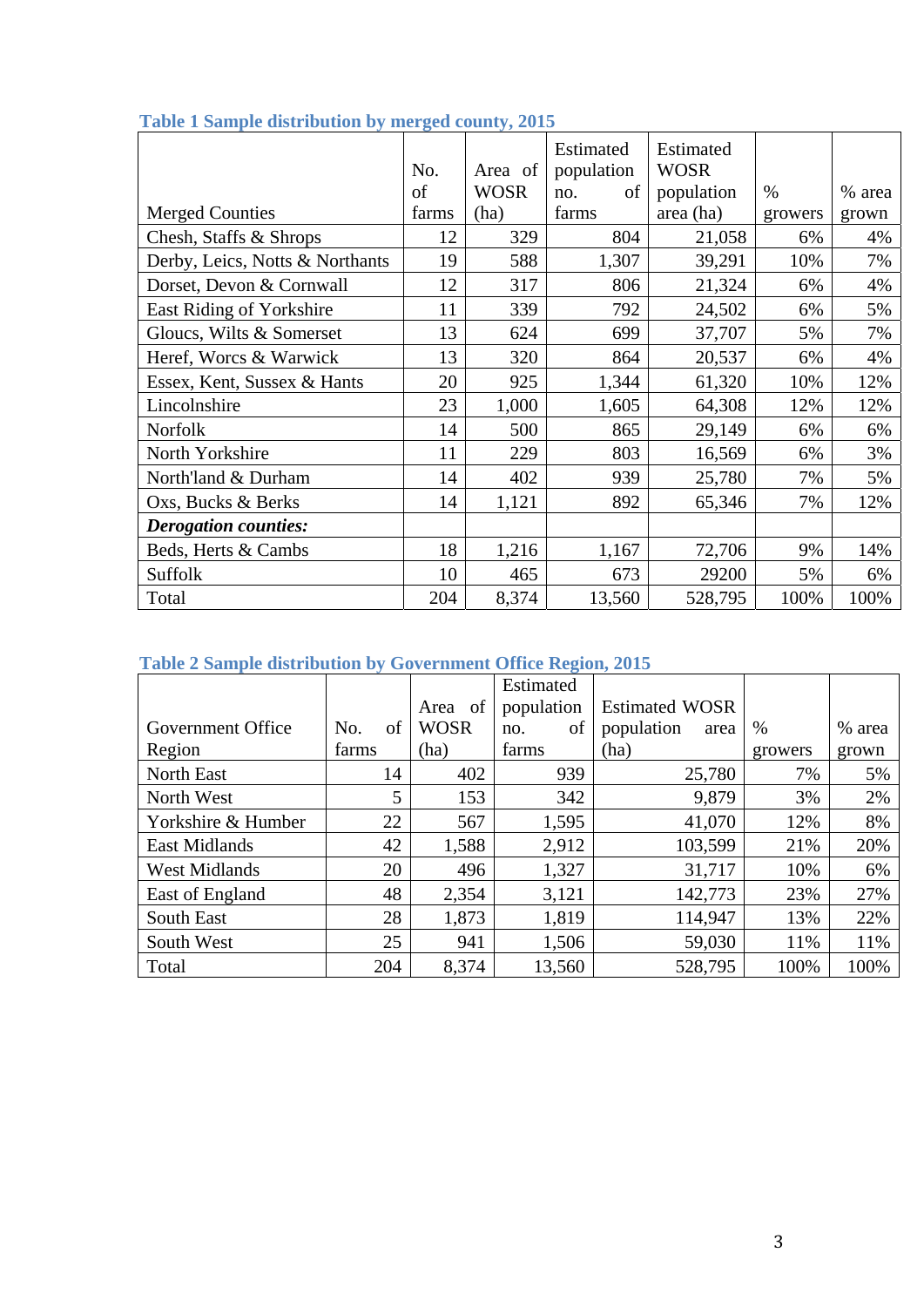| <b>Lable 5 Ballipic distribution by EC Keglul, 2015</b> |           |             |            |                       |         |        |  |  |  |  |  |
|---------------------------------------------------------|-----------|-------------|------------|-----------------------|---------|--------|--|--|--|--|--|
|                                                         |           |             | Estimated  |                       |         |        |  |  |  |  |  |
|                                                         |           | Area of     | population | <b>Estimated WOSR</b> |         |        |  |  |  |  |  |
|                                                         | of<br>No. | <b>WOSR</b> | of<br>(no. | population<br>area    | $\%$    | % area |  |  |  |  |  |
| EU region                                               | farms     | (ha)        | farms)     | (ha)                  | growers | grown  |  |  |  |  |  |
| North England                                           | 41        | 1,122       | 2,875      | 76,729                | 21%     | 15%    |  |  |  |  |  |
| East England                                            | 118       | 5,815       | 7,853      | 361,319               | 58%     | 68%    |  |  |  |  |  |
| West England                                            | 45        | 1,437       | 2,832      | 90,747                | 21%     | 17%    |  |  |  |  |  |
| Total                                                   | 204       | 8,374       | 13,560     | 528,795               | 100%    | 100%   |  |  |  |  |  |

## **Table 3 Sample distribution by EU Region, 2015**

## **Table 4 Sample distribution by Derogation Area and seed treatment, 2015**

|              |                 | No. of | Area of<br><b>WOSR</b> | Estimated<br>population<br>(no. of | Estimated<br><b>WOSR</b><br>population | $\%$   | %<br>area |
|--------------|-----------------|--------|------------------------|------------------------------------|----------------------------------------|--------|-----------|
|              |                 | farms  | (ha)                   | farms)                             | area (ha)                              | sample | grown     |
| Derogation   | Treated<br>seed | 8      | 571                    | 526                                | 38853                                  | 4%     | 7%        |
| Area         | Untreated       |        |                        |                                    |                                        |        |           |
|              | seed            | 15     | 1109                   | 1314                               | 63052                                  | 10%    | 12%       |
| Non-DA farms |                 | 156    | 6694                   | 11720                              | 426890                                 | 86%    | 81%       |
| Total        |                 | 179    | 8374                   | 13560                              | 528795                                 | 100%   | 100%      |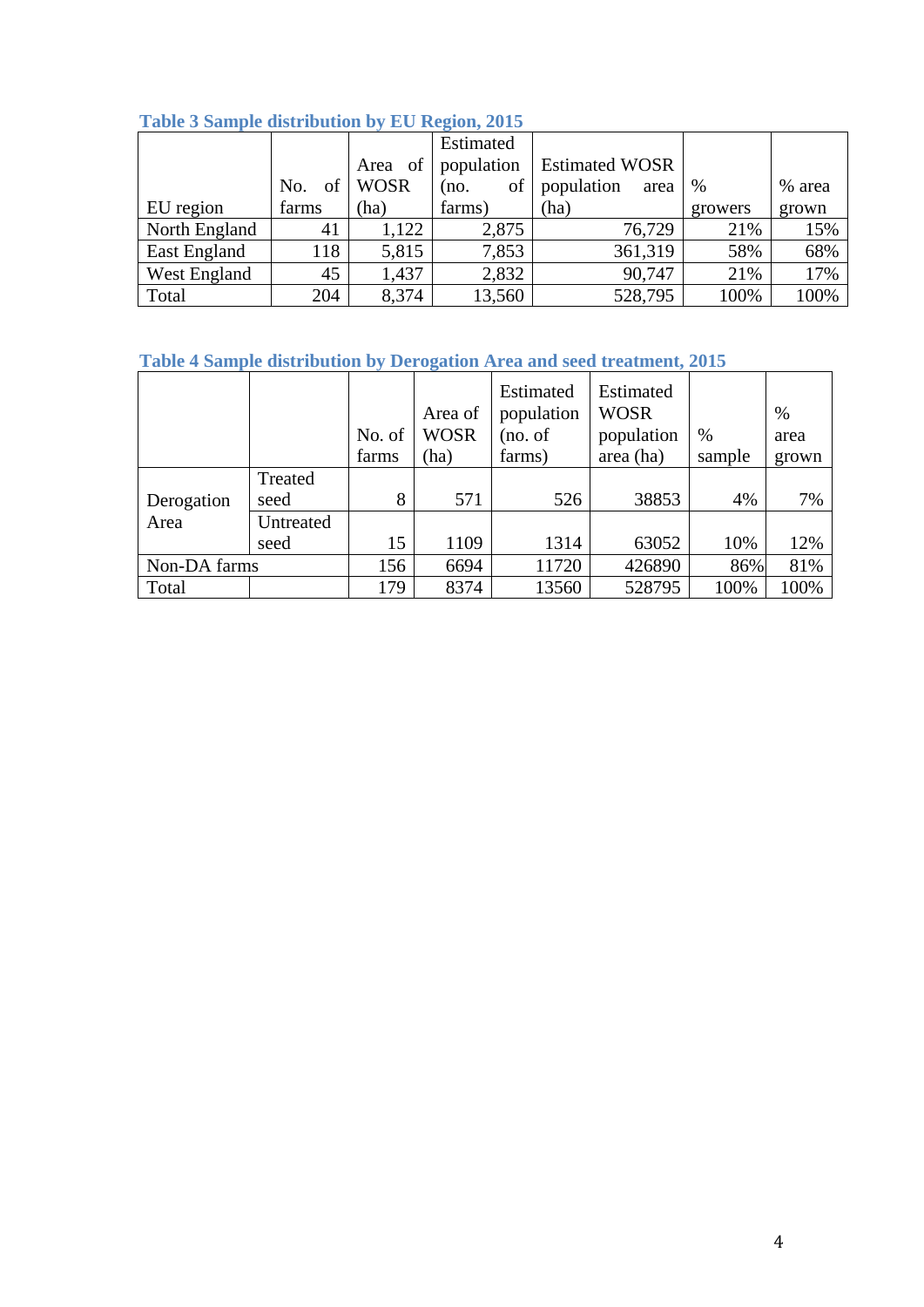

**Figure 1 Merged counties**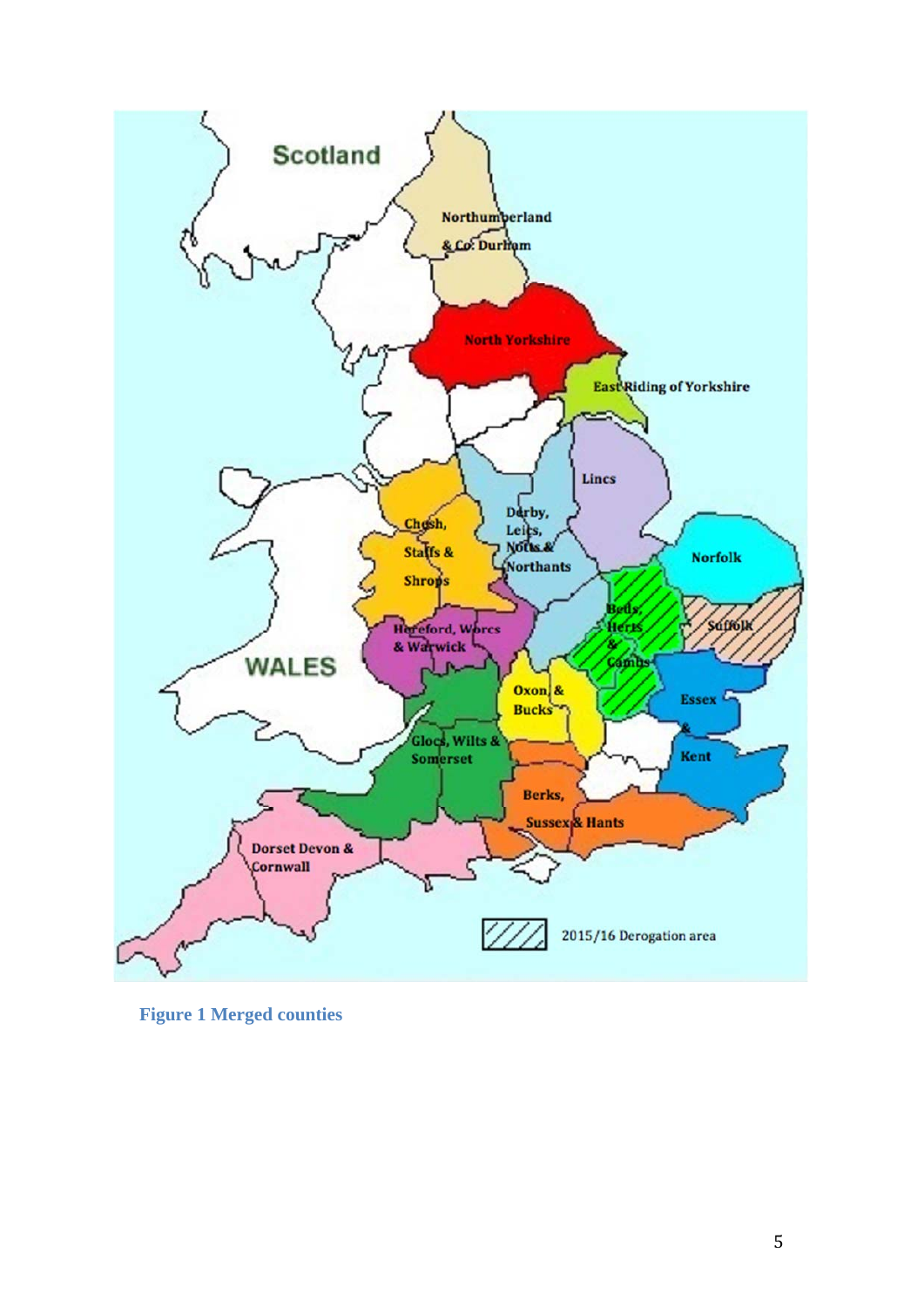## **Results**

#### **Change in area of WOSR grown 2015 to 2016**

Of the 204 farms surveyed, 25 grew no oilseed rape in 2016, leaving 179 growers with an area of 8,374 ha. The area of WOSR grown for harvest 2016 was 1209 ha (13%) less than that grown for harvest 2015. Defra's provisional estimates for the area of WOSR harvested in England 2016 is 537,000 ha, an 11% reduction on the area harvested in 2015 (Defra 2016).

The net reduction in WOSR area on sample farms is a composite of: a 36% decrease in area (1996 ha, on 104 farms) and an increase of 23% (787 ha, on 75 farms). Table 5 details the changes in WOSR area by sample numbers and area. Of the 146 identical farms surveyed in both years (2015 and 2016) there was a 1,224 ha (13%) reduction in area of WOSR planted. The overall area of WOSR grown in the DA was 22% lower in 2016 than in 2015.

| All farms                    | No. of farms | % farms | Area change (ha) | % change |
|------------------------------|--------------|---------|------------------|----------|
| Decrease in area             | 104          | 51%     | $-1,996$         | $-36%$   |
| Increase in area             | 75           | 37%     | 787              | 23%      |
| Unchanged area               | 25           | 12%     |                  | 0%       |
| Total                        | 204          |         | $-1,209$         | $-13%$   |
| <b>Derogation Area farms</b> |              |         |                  |          |
| Decrease                     | 16           | 57%     | $-629$           | $-46%$   |
| Increase                     | 10           | 36%     | 167              | 22%      |
| Unchanged area               |              | 7%      |                  | 0%       |
| Total                        | 28           |         | $-462$           | $-22%$   |

**Table 5 Changes in area of WOSR grown 2014/15 to 2015/16 on sampled farms** 

Table 6 shows the estimated changes in WOSR cropping area at the national level between 2014/15 and 2015/16.

| <b>All farms</b>             | No. of farms | % farms | Area change (ha) | % change |
|------------------------------|--------------|---------|------------------|----------|
| Decrease in area             | 7,038        | 52%     | $-129,991$       | $-36%$   |
| Increase in area             | 5,205        | 38%     | 48,468           | 23%      |
| Unchanged area               | 1,317        | 10%     |                  | 0%       |
| Total                        | 13,560       |         | $-81,523$        | $-14%$   |
| <b>Derogation Area farms</b> |              |         |                  |          |
| Decrease in area             | 1,047        | 57%     | $-40,620$        | $-47%$   |
| Increase in area             | 692          | 38%     | 9,975            | 22%      |
| Unchanged area               | 101          | 6%      |                  | 0%       |
| Total                        | 1,840        |         | $-30,645$        | $-24%$   |

|         | Table 6 Estimated changes in area of WOSR grown in England 2014/15 to |  |  |  |  |  |
|---------|-----------------------------------------------------------------------|--|--|--|--|--|
| 2015/16 |                                                                       |  |  |  |  |  |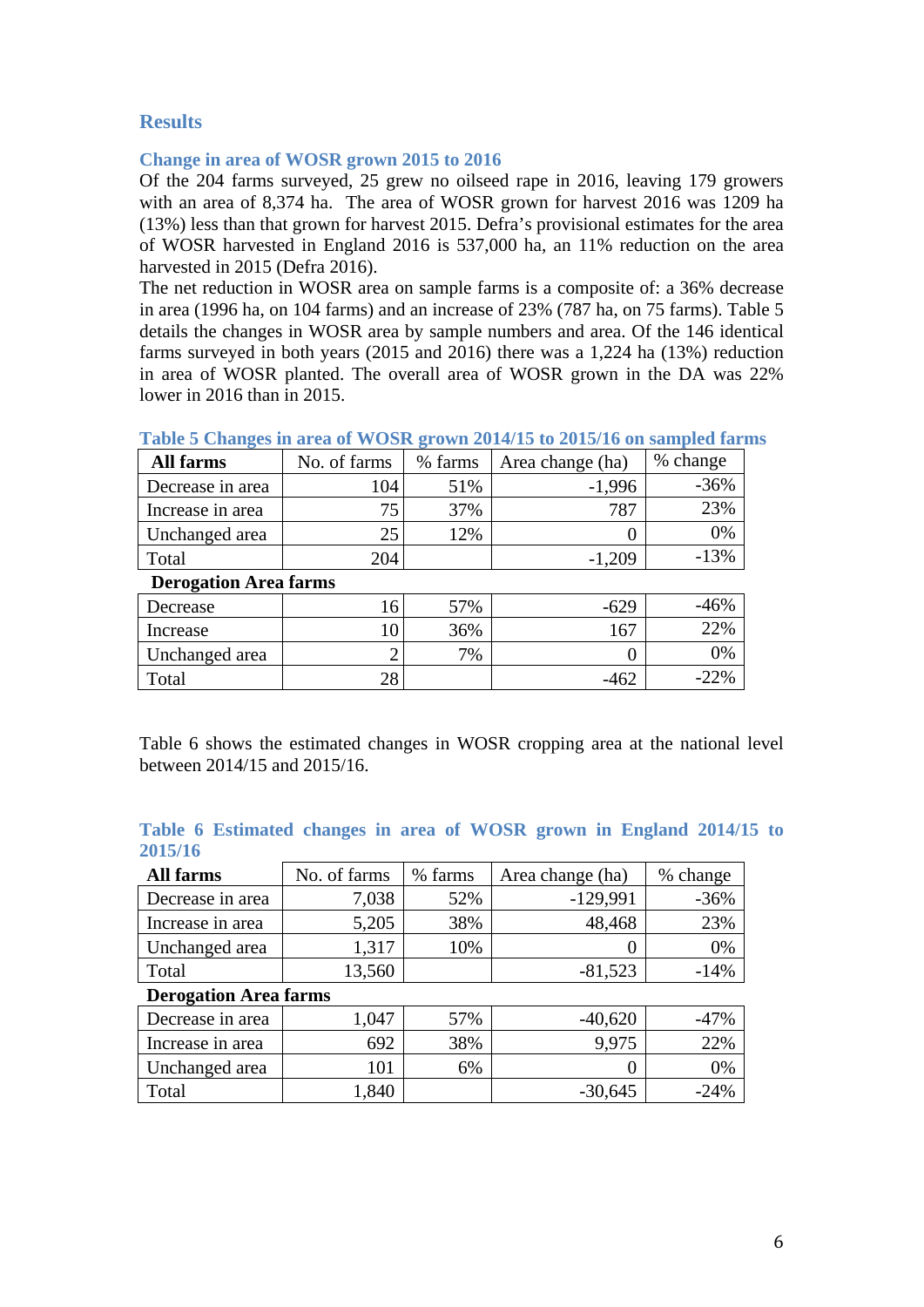#### **Reasons for changes in area of WOSR grown 2015 to 2016**

The main reason given for changes in area of WOSR grown, whether an increase or decrease, was rotation, price, and concerns about CSFB in decreasing order of importance (Table 7). There were 182 responses from 135 farms providing a reason for changing area.

| All farms              |          |              |                  |           |
|------------------------|----------|--------------|------------------|-----------|
|                        | Rotation | Price   CSFB | Greening   Other | <b>NA</b> |
| Decrease in area grown |          |              |                  |           |
| Increase in area grown | 41       |              |                  |           |

#### **Table 7 Reasons for changes in area of WOSR grown**

| <b>Derogation Area farms</b> |          |              |                  |           |
|------------------------------|----------|--------------|------------------|-----------|
|                              | Rotation | Price   CSFB | Greening   Other | <b>NA</b> |
| Decrease in area grown       |          |              |                  |           |
| Increase in area grown       |          |              |                  |           |

#### **Was CSFB infestation/damage greater in 2015/16 than in 2014/15?**

Of the 179 farms growing WOSR in 2015/16, 41% reported that the incidence or damage caused by CSFB was the same as it was in the previous year, 26% of farms reported greater damage and 13% reported less. All farms in the Derogation Area (DA) reported some level of damage, whereas 22% of farms outside the DA reported no infestation or damage due to CSFB. Of the 28 farms in the DA there was no reported decrease in the level of pest infestation with treated seed. Six farms commented that slugs were a greater problem for WOSR crops than CSFB.

| CSFB incidence/damage in       | DA farms          |                   | Non-           |       | %    |
|--------------------------------|-------------------|-------------------|----------------|-------|------|
| 2015/16 was:                   | Treated           | Untreated         | DA             | A11   |      |
|                                | seed <sup>1</sup> | seed <sup>2</sup> | farms          | farms |      |
| Same level as in $2014/15$     |                   |                   | 66             | 73    | 41%  |
| Greater than 2014/15           | 3                 | 6                 | 37             | 46    | 26%  |
| Less than $2014/15$            | 3                 |                   | 17             | 24    | 13%  |
| No incidence/damage in 2015/16 | 0                 |                   | 34             | 34    | 19%  |
| Unanswered                     |                   |                   | $\overline{2}$ | 2     | 1%   |
| Total<br>$\sim$                | 8                 | 15                | 156            | 179   | 100% |

#### **Table 8 Comparison of CSFB infestation 2015/16 vs 2014/15**

<sup>1,2</sup> *Results are from small sample sizes*  $(n=8^l, n=15^2)$ 

#### **Use of insecticides to combat CSFB**

Across the sample 72% of farms applied insecticide to combat CSFB. Within the Derogation Area (DA) this was higher at 87% while for non-DA farms the figure was 69% (Table 9). Of the eight farms in the DA that used neonicotinoid treated seed, 75% also used insecticides against CSFB. In area terms, insecticides were used on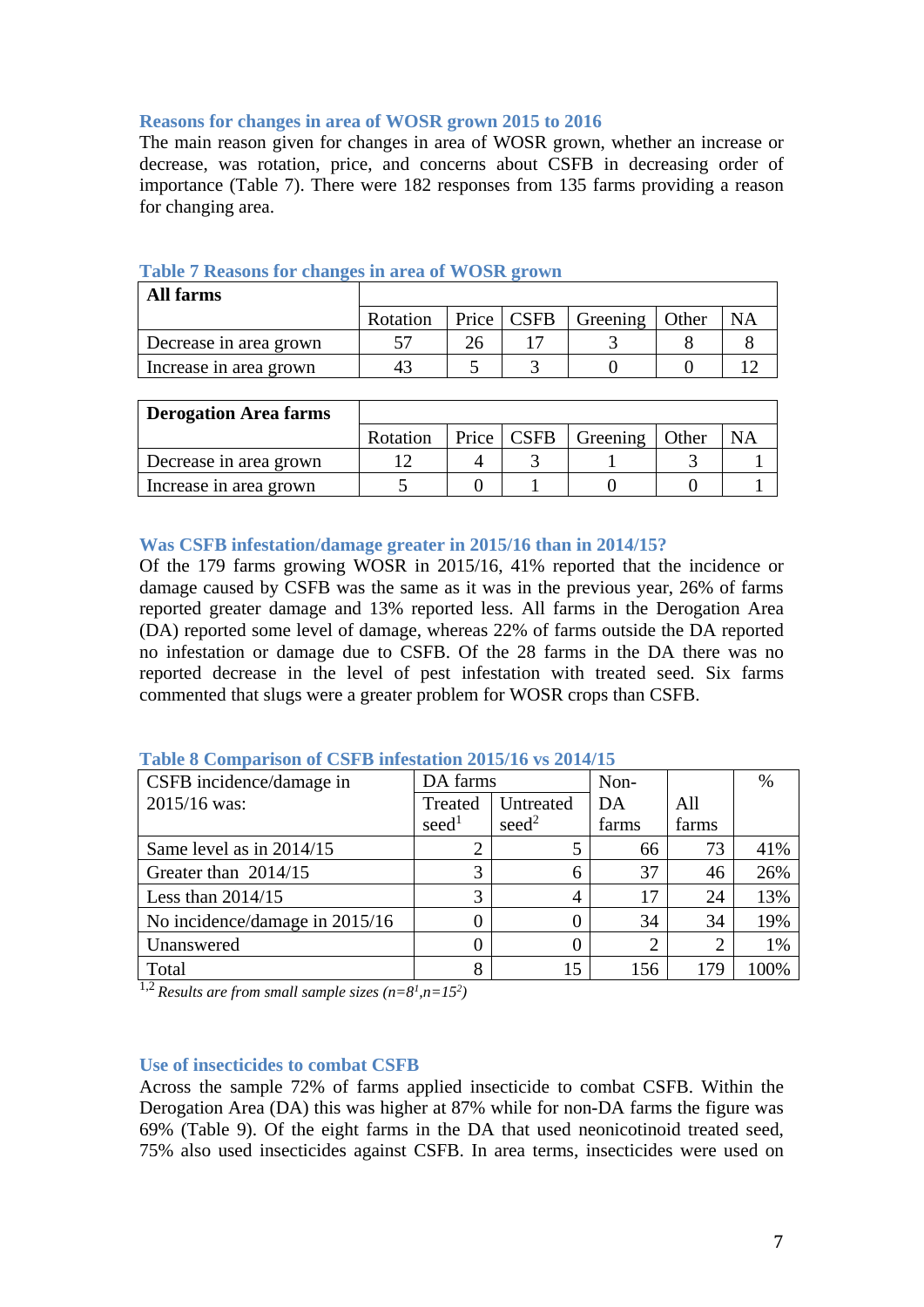6,334 ha or 76% of the area of WOSR grown which was split with 1,335 ha (79% of area) on DA farms and 4,999 ha (75% of area) on non-DA farms (Table 10).

### **Table 9 Use of insecticides against CSFB**

| No. of farms                       |    | DA farms   Non-DA farms   All farms |     |
|------------------------------------|----|-------------------------------------|-----|
| Insecticides used against CSFB     | 20 | 108                                 | 128 |
| Insecticides not used against CSFB |    | 48                                  |     |

### **Table 10 Area sprayed with insecticides against CSFB**

| Area (ha)                          | DA farms | Non-DA farms   All farms |      |
|------------------------------------|----------|--------------------------|------|
| Insecticides used against CSFB     | 1335     | 4999                     | 6334 |
| Insecticides not used against CSFB | 345      | 1695                     | 2040 |

## **Changes in Agronomic practices to combat CSFB**

A number of growers altered agronomic practices in an attempt to minimize or avert CSFB crop damage. The most commonly cited measure (36% of all changes to agronomic practice) was an earlier drilling date; interestingly a later drilling date was cited in 8% of responses. Increased spray applications was the second most cited reason for changes in agronomic practices carried out.

|                              | DA               | % of all  | Non-DA         | % of all  | All            | % of all  |
|------------------------------|------------------|-----------|----------------|-----------|----------------|-----------|
| Agronomic practice           | farms            | responses | farms          | responses | farms          | responses |
| Drilled earlier              | 11               | 61%       | 15             | 27%       | 26             | 36%       |
| Increased spray applications | $\overline{2}$   | 11%       | 12             | 22%       | 14             | 19%       |
| Increased seed rate          | 3                | 17%       | 5              | 9%        | 8              | 11%       |
| Increased monitoring of crop | $\overline{0}$   | 0%        | 5              | 9%        | 5              | 7%        |
| Drilled later                |                  | 6%        | 5              | 9%        | 6              | 8%        |
| High-vigour variety          | $\boldsymbol{0}$ | 0%        | 3              | 5%        | 3              | 4%        |
| DAP fertiliser               | $\overline{0}$   | 0%        | $\overline{2}$ | 4%        | $\overline{2}$ | 3%        |
| Wider spacing when drilling  | $\overline{0}$   | 0%        | $\overline{2}$ | 4%        | $\overline{2}$ | 3%        |
| Companion crop               | $\overline{0}$   | 0%        |                | 2%        |                | 1%        |
| Phosphate seed dressing      | $\boldsymbol{0}$ | 0%        |                | 2%        |                | 1%        |
| Extra base fertiliser        | $\overline{0}$   | 0%        |                | 2%        |                | 1%        |
| Decreased seed rate          | 1                | 6%        | 0              | 0%        |                | 1%        |
| Other                        | $\overline{0}$   | 0%        | 3              | 5%        | 3              | 4%        |

#### **Table 11 Changes in agronomic practice to avert CSFB damage**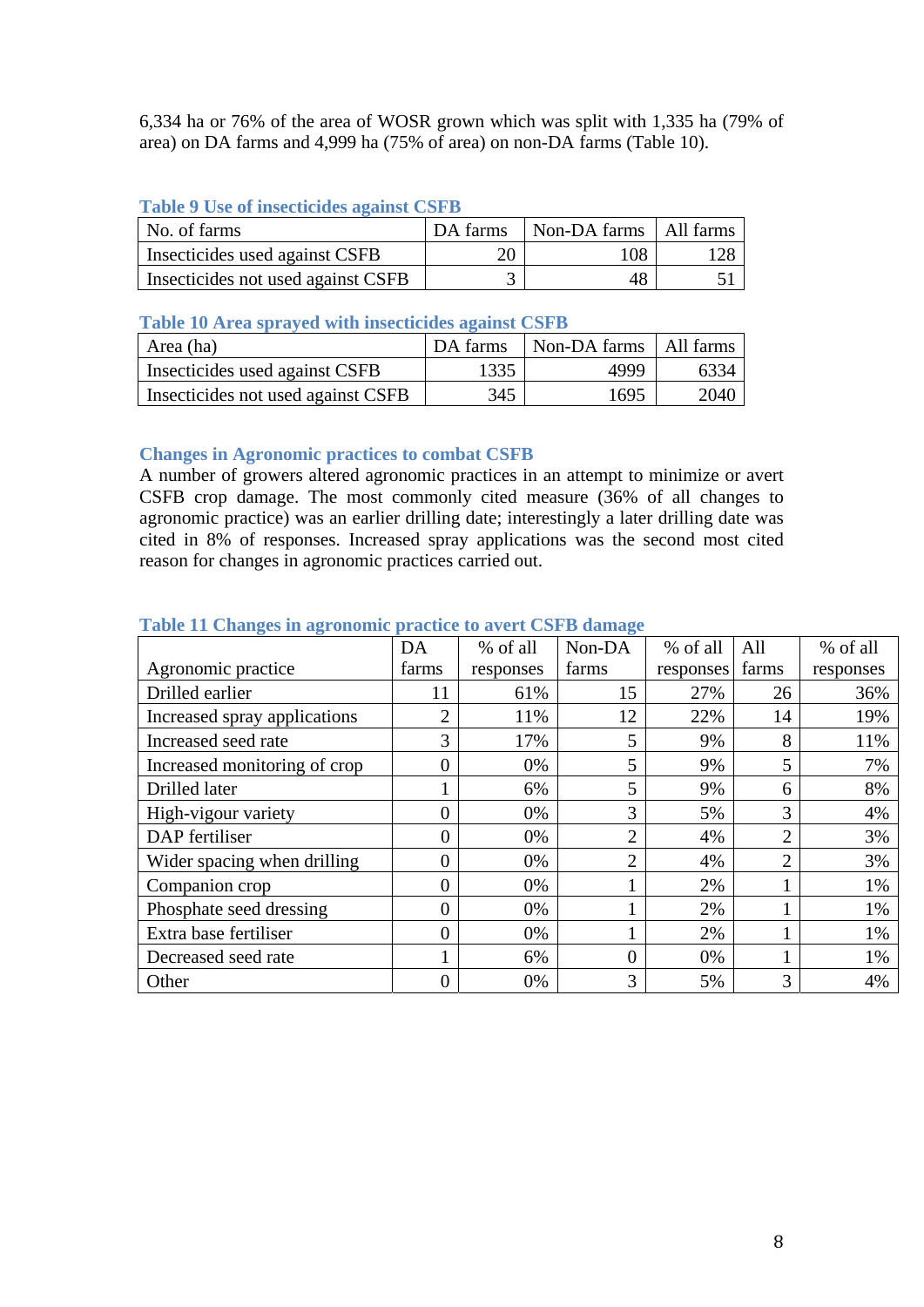#### **Insecticides used to control CSFB**

Of the 179 sample farms growing WOSR, 128 farms (71.9%) reported using insecticides to control CSFB. The most commonly used chemicals were the synthetic pyrethroids cypermethrin and lambda-cyhalothrin

#### **Use of Agronomist in insecticide choice**

Growers were asked if they had used the services of an agronomist in their choice of insecticide to combat CSFB. Only 10% of farms said they had not used an agronomist, and of those 18 farms, 5 were BASIS qualified, i.e. only 7% of growers did not use qualified advice or are not qualified themselves (Table 12).

| Used an agronomist | DA farms | %   | Non-DA farms | $\%$          | All farms | $\%$ |
|--------------------|----------|-----|--------------|---------------|-----------|------|
| Yes                |          | 91% | 139          | 89%           | 160       | 89%  |
| No                 |          | 4%  | $\mathbf{r}$ | $\frac{9}{6}$ | 18        | 10%  |
| Unanswered         |          | 4%  |              | 0%            |           | 1%   |

**Table 12 Use of an agronomist to advise on insecticide use to combat CSFB** 

#### **Quantity of insecticide used against CSFB**

The quantities used were calculated on the basis of: "*chemical used" \* "declared rate of application" \* "area sprayed" \* "number of applications*".

Sample farms used a total of 2175 litres of insecticide against CSFB. Three chemicals used are solids and use is measured in kg, but overall these accounted for only a small proportion of insecticides used. The quantities used by active substance and insecticide group (pyrethroids, pyridine azomethine, neonicotinoids and spinosyn) for sample farms is presented in Table 13 and Table 14.

| Insecticide                 | DA farms | Non-DA farms | All farms |
|-----------------------------|----------|--------------|-----------|
| Cypermethrin (litres)       | 311      | 1030         | 1340      |
| Lambda-cyhalothrin (litres) | 62       | 437          | 499       |
| Alpha-cypermethrin (litres) |          | 89           | 89        |
| Zeta-cypermethrin (litres)  | 4        | 139          | 143       |
| Pyrethroid (litres)         |          | 26           | 26        |
| Fenvalerate (litres)        |          | 23           | 23        |
| Tau-fluvalinate (litres)    | 53       |              | 53        |
| Pymetrozine (kg)            | 26       | 17           | 43        |
| Spinosyn (litres)           | 2        |              | 2         |
| Thiacloprid (kg)            | 41       | 18           | 59        |
| Acetamiprid (kg)            | 8        | 25           | 33        |

**Table 13 Quantity of insecticide used against CSFB on sample farms**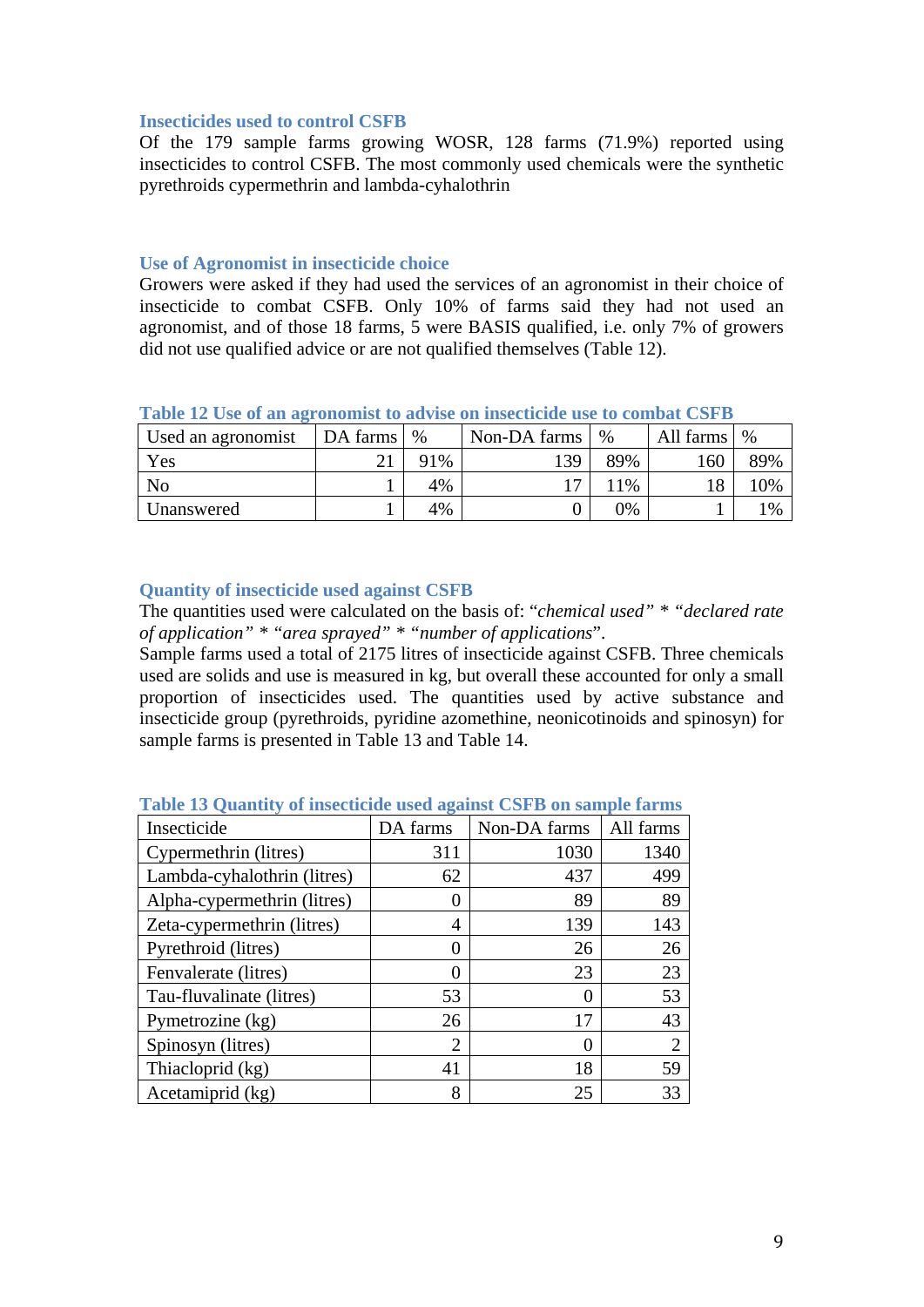| Insecticide group        | DA farms | Non-DA farms | All farms |
|--------------------------|----------|--------------|-----------|
| Pyrethroid (litres)      |          | 1743         |           |
| Pyridine azomethine (kg) | 26       | 17           |           |
| Spinosyn (litres)        |          |              |           |
| Neonicotinoid (kg)       | 4 Q      | 43           |           |

**Table 14 Quantity of insecticide group used against CSFB on sample farms** 

The sample data is weighted up to give an estimated 136,619 litres in addition to 8,323 kg (of the solid based products thiacloprid, acetamiprid and pymetrozine) of insecticide used at a national level to combat CSFB which was almost half of the total amount used in 2014/15 (212,009 litres in addition to 27,963 kg). The quantities of insecticides used against CSFB are presented in Table 15 by chemical name, and by chemical group in Table 16.

**Table 15 Quantity of insecticide used against CSFB – national estimates** 

|                             | DA farms          |                   | Non-DA | All    |
|-----------------------------|-------------------|-------------------|--------|--------|
|                             | Treated           | Untreated         | farms  | farms  |
| Insecticide                 | seed <sup>1</sup> | seed <sup>2</sup> |        |        |
| Cypermethrin (litres)       | 1,236             | 18,321            | 65,614 | 85,170 |
| Lambda-cyhalothrin (litres) | 1,653             | 2,441             | 26,038 | 30,132 |
| Alpha-cypermethrin (litres) | 0                 | 0                 | 6,114  | 6,114  |
| Zeta-cypermethrin (litres)  | 214               | 0                 | 8,177  | 8,391  |
| Pyrethroid (litres)         | $\Omega$          | 0                 | 2,116  | 2,116  |
| Fenvalerate (litres)        | $\overline{0}$    | 0                 | 1,692  | 1,692  |
| Tau-fluvalinate (litres)    | $\theta$          | 2,878             |        | 2,878  |
| Pymetrozine (kg)            | $\theta$          | 1,439             | 1,164  | 2,603  |
| Spinosyn (litres)           | $\theta$          | 126               |        | 126    |
| Thiacloprid (kg)            | $\theta$          | 2,415             | 1,344  | 3,758  |
| Acetamiprid (kg)            | 581               | 0                 | 1,380  | 1,961  |

<sup>1,2</sup> *Results are from small sample sizes*  $(n=8<sup>1</sup>, n=15<sup>2</sup>)$ 

|                          | DA farms          |                   | Non-DA  | All farms |  |
|--------------------------|-------------------|-------------------|---------|-----------|--|
|                          | Treated           | Untreated         | farms   |           |  |
| Insecticide group        | seed <sup>1</sup> | seed <sup>2</sup> |         |           |  |
| Pyrethroid (litres)      | 3,103             | 23,639            | 109,751 | 136,493   |  |
| Pyridine azomethine (kg) |                   | 1,439             | 1,164   | 2,603     |  |
| Spinosyn (litres)        |                   | 126               |         | 126       |  |
| Neonicotinoid (kg)       | 581               | 2415              | 2.724   | 5,720     |  |

## **Table 16 Quantity of insecticide group used against CSFB – national estimates**

<sup>1,2</sup> *Results are from small sample sizes*  $(n=8^l, n=15^2)$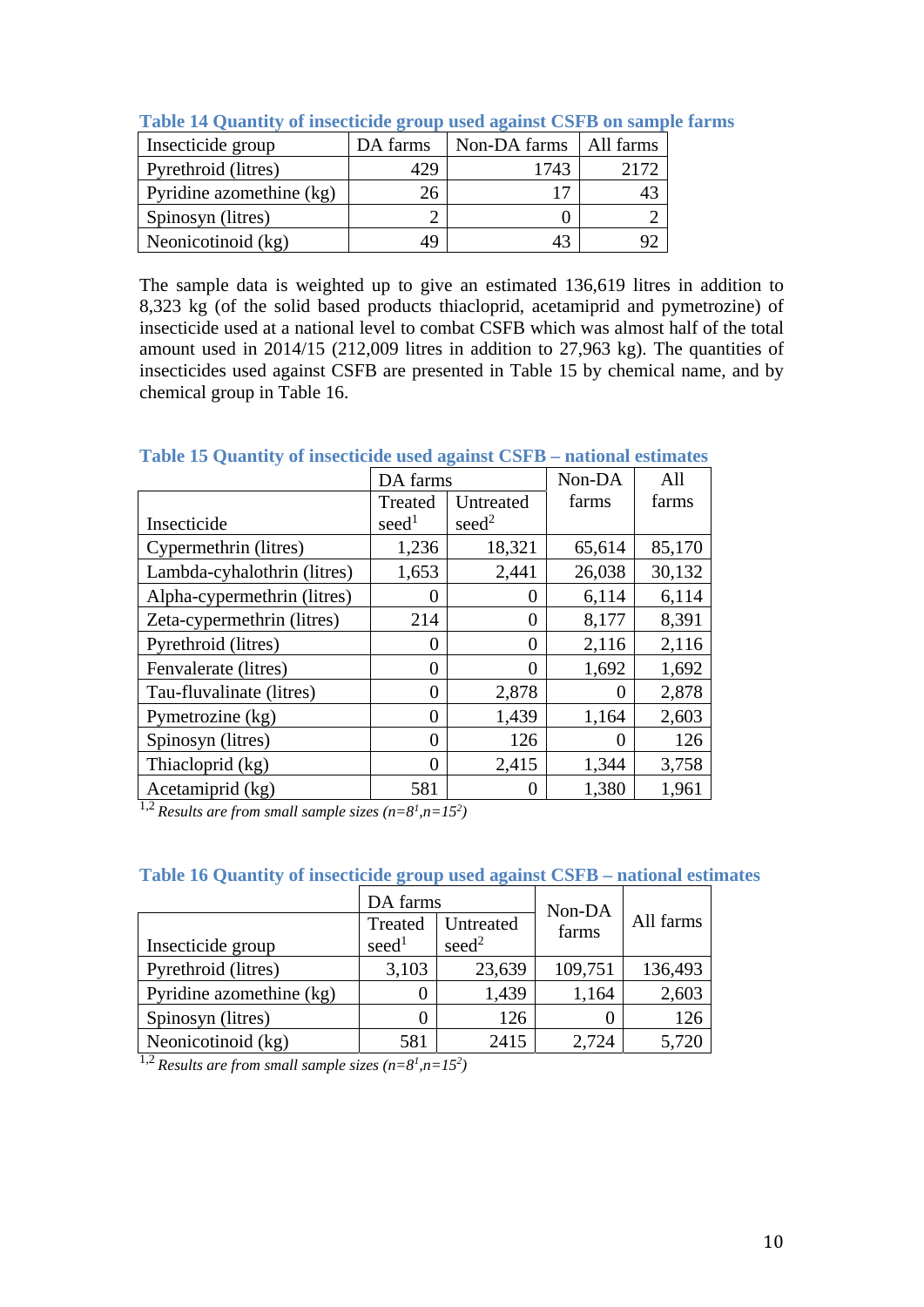|                                  | DA farms                     |                                | Non-DA |           |
|----------------------------------|------------------------------|--------------------------------|--------|-----------|
|                                  | Treated<br>seed <sup>1</sup> | Untreated<br>seed <sup>2</sup> | farms  | All farms |
| Total active substance used (kg) |                              | 49                             | 222    | 280       |
| Area WOSR grown (ha)             | 571                          | 1109                           | 6694   | 8374      |
| Active substance applied (kg/ha) | 0.01                         | 0.04                           | 0.03   |           |

## **Table 17 Quantity of active substance used per hectare against CSFB**

<sup>1,2</sup> *Results are from small sample sizes*  $(n=8^1, n=15^2)$ *.* 

#### **Quantity of active substance used against CSFB**

Using manufacturer's information the estimated quantities of insecticide used can be converted into kilograms of active substance. This allows a direct comparison of this study's estimates with other sources of information on pesticide use on oilseed rape e.g. Pesticide Usage Survey (PUS) (Garthwaite *et al*., 2013). The estimated total active substance used against CSFB for the 2015/16 crop year was 17,536 kg compared with 33,957 kg in 2014/15. Pyrethroids accounted for 85% of total active substance used against CSFB with cypermethrin representing 54% of the total. Within the Derogation Area there was a clear difference in the use of insecticide where neonicotinoid treated seed had been used (average application rate of 0.04 vs 0.01 kg/ha of active substance - Table 17).

|                                 | DA farms          |                   | Non-DA   | All    | $%$ of |
|---------------------------------|-------------------|-------------------|----------|--------|--------|
| Active substance by Insecticide | Treated           | Untreated         | farms    | farms  | total  |
| (kg)                            | seed <sup>1</sup> | seed <sup>2</sup> |          |        |        |
| Cypermethrin                    | 136               | 2,015             | 7,293    | 9,444  | 54%    |
| Lambda-cyhalothrin              | 165               | 270               | 2,454    | 2,889  | 16%    |
| Alpha-cypermethrin              | $\overline{0}$    | $\Omega$          | 780      | 780    | 4%     |
| Zeta-cypermethrin               | 21                | $\boldsymbol{0}$  | 821      | 842    | 5%     |
| Pyrethroid                      | $\overline{0}$    | $\overline{0}$    | 233      | 233    | 1%     |
| Fenvalerate                     | $\overline{0}$    | $\overline{0}$    | 42       | 42     | 0%     |
| Tau-fluvalinate                 | $\overline{0}$    | 662               | $\theta$ | 662    | 4%     |
| Pymetrozine                     | $\overline{0}$    | 719               | 582      | 1,301  | 7%     |
| Spinosyn                        | $\overline{0}$    | 19                | $\Omega$ | 19     | 0%     |
| Thiacloprid                     | $\overline{0}$    | 580               | 322      | 902    | 5%     |
| Acetamiprid                     | 145               | $\theta$          | 276      | 421    | 2%     |
| Total                           | 468               | 4,265             | 12,803   | 17,536 | 100%   |

#### **Table 18 Quantity of active substance used against CSFB**

<sup>1,2</sup> *Results are from small sample sizes*  $(n=8^l, n=15^2)$ *.*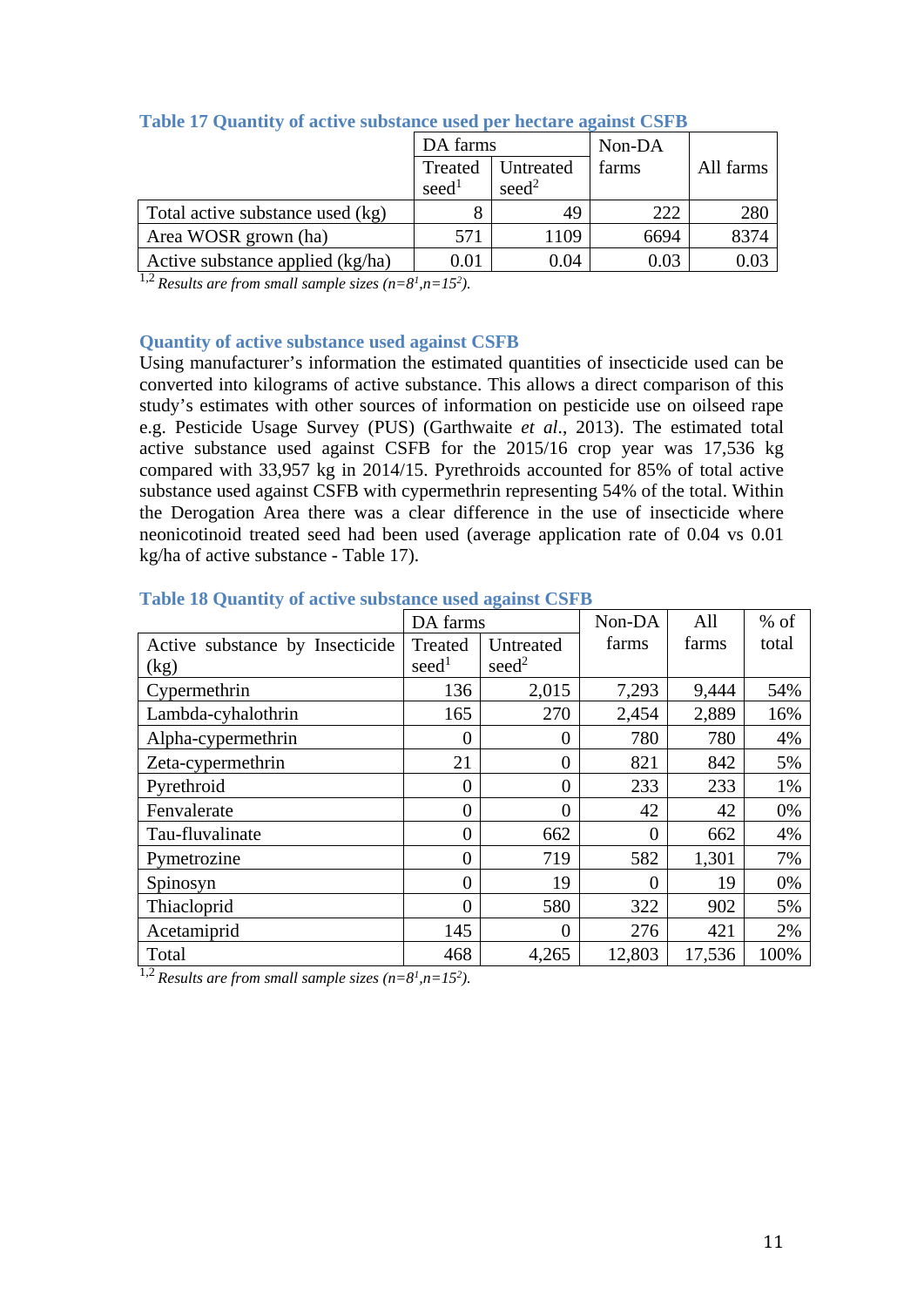|                                 | DA farms          |                   | Non-   | All farms | $%$ of |
|---------------------------------|-------------------|-------------------|--------|-----------|--------|
| Active substance by Insecticide | Treated           | Untreated         | DA     |           | total  |
| group (kg)                      | seed <sup>1</sup> | seed <sup>2</sup> | farms  |           |        |
| Pyrethroid                      | 323               | 2,947             | 11,623 | 14,892    | 85%    |
| Pyridine azomethine             | 0                 | 719               | 582    | 1,301     | 7%     |
| Spinosyn                        | 0                 | 19                |        | 19        | 0%     |
| Neonicotinoid                   | 145               | 580               | 598    | 1,323     | 8%     |
| Total                           | 468               | 4,265             | 12,803 | 17,536    | 100%   |

**Table 19 Quantity of active substance used against CSFB by insecticide group** 

<sup>1,2</sup> *Results are from small sample sizes*  $(n=8^1, n=15^2)$ 

#### **Area lost to CSFB**

Of the 179 sampled growers that grew WOSR in 2015/16, 44 farms (25%) reported crop damage due to CSFB (Table 20). Of the 44 farms with crop damage, 7 reported minimal damage and so recorded no loss of crop area to CSFB. The remaining 37 farms (21% of sampled farms) recorded a total area lost to CSFB of 419 ha (5% of area planted). However this may have been over-estimated as, of the 44 farms that reported crop loss, 8 acknowledged that the crop declared lost to CSFB may in part, have been due to slugs and a later drilling date than ideal.

The area lost to CSFB varies considerably from zero losses in some areas in the west to an estimated 16% of sample farms in Suffolk (Table 21). The 14% losses in GOR NE and merged counties of Northumberland and Durham are somewhat distorted by a single farm that lost 61% of the planted crop, and while the loss was reportedly due to CSFB, the farmer feels that the crop that was lost may have been weakened by the use of a pre-emergence herbicide, in that the adjoining crop, not treated with the preemergence spray, was untouched by CSFB.

|                        | DA farms                     |                                | Non-        | All   |  |
|------------------------|------------------------------|--------------------------------|-------------|-------|--|
|                        | Treated<br>seed <sup>1</sup> | Untreated<br>seed <sup>2</sup> | DA<br>farms | farms |  |
| Crop damage            | 2                            |                                | 37          | 44    |  |
| No crop damage         | 6                            | 10                             | 119         | 135   |  |
|                        |                              |                                |             |       |  |
| Area lost to CSFB (ha) | 16                           | 83                             | 286         | 385   |  |
| Area WOSR grown (ha)   | 658                          | 1,022                          | 6,694       | 8,374 |  |
| % of crop area lost    | 2%                           | 8%                             | 4%          | 5%    |  |

#### **Table 20 Number of farms with crop damage and area of crop lost to CSFB**

<sup>1,2</sup> *Results are from small sample sizes*  $(n=8<sup>1</sup>, n=15<sup>2</sup>)$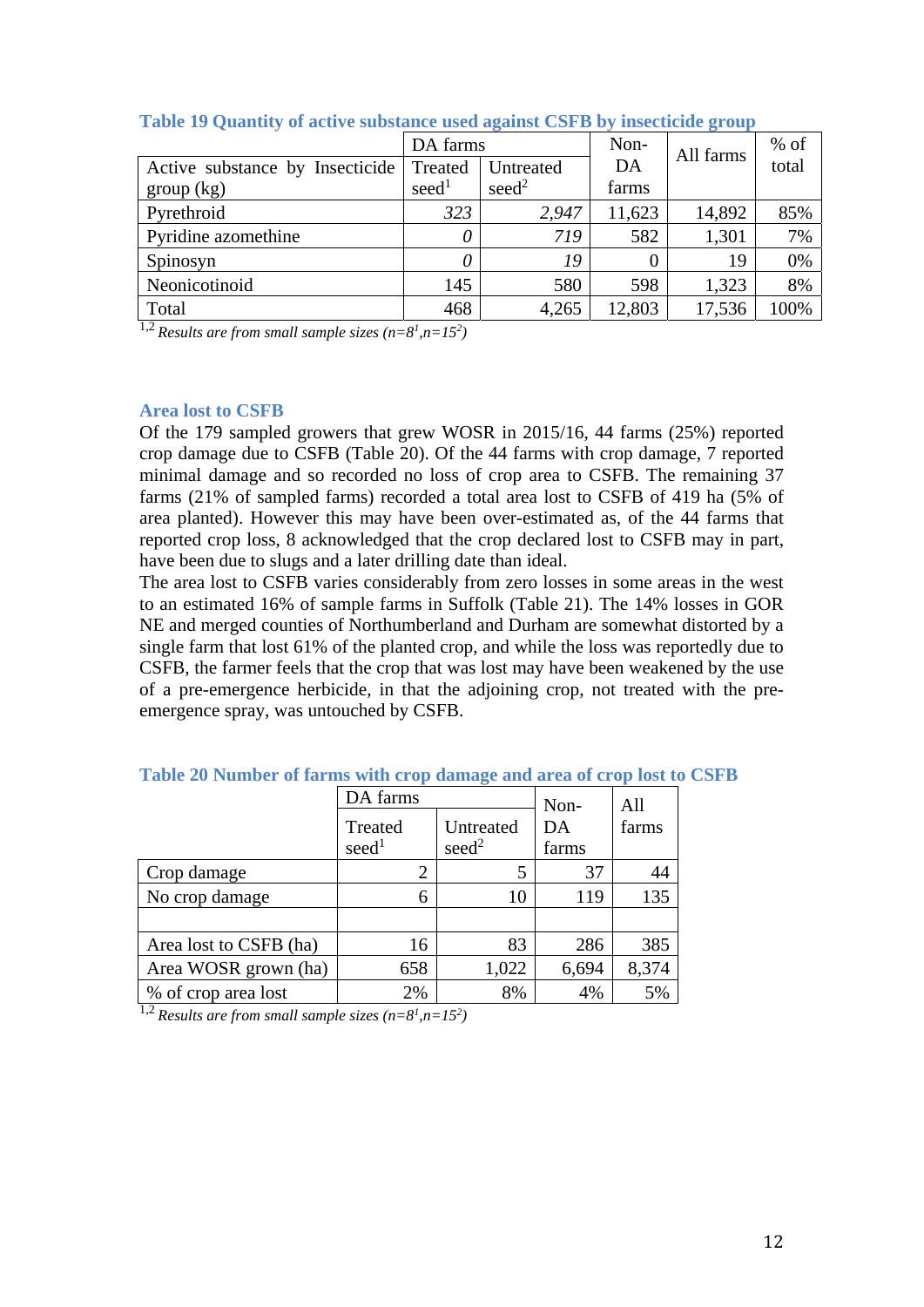|                                 | Farms          | Farms   | Area        | Area of     |            |
|---------------------------------|----------------|---------|-------------|-------------|------------|
|                                 | with           | with no | lost<br>to  | <b>WOSR</b> | $\%$<br>of |
|                                 | crop           | crop    | <b>CSFB</b> | grown       | area       |
| Merged county                   | damage         | damage  | (ha)        | (ha)        | lost       |
| Beds, Herts & Cambs             | 4              | 11      | 24          | 1216        | 2%         |
| Chesh, Staffs & Shrops          | 1              | 11      | $\theta$    | 329         | 0%         |
| Derby, Leics, Notts & Northants | $\overline{2}$ | 17      | 3           | 588         | 1%         |
| Dorset, Devon & Cornwall        | 1              | 7       | 9           | 317         | 3%         |
| East Riding of Yorkshire        | $\overline{2}$ | 7       | 43          | 339         | 13%        |
| Gloucs, Wilts & Somerset        | 1              | 11      | 5           | 624         | 1%         |
| Heref, Worcs & Warwick          | $\theta$       | 11      | 0           | 320         | 0%         |
| Essex, Kent, Sussex & Hants     | 5              | 11      | 57          | 925         | 6%         |
| Lincolnshire                    | 6              | 16      | 26          | 1000        | 3%         |
| <b>Norfolk</b>                  | $\overline{4}$ | 7       | 48          | 500         | 10%        |
| North Yorkshire                 | 5              | 5       | 19          | 229         | 8%         |
| North'land & Durham             | 3              | 10      | 55          | 402         | 14%        |
| Oxs, Bucks & Berks              | 7              | 6       | 55          | 1121        | 5%         |
| Suffolk                         | 3              | 5       | 75          | 465         | 16%        |
| All                             | 44             | 135     | 419         | 8374        | 5%         |

## **Table 21 Number of sample farms and area of crop lost to CSFB**

Weighted sample data estimates that 28,759 ha i.e. 5% of the oilseed rape area grown in England was lost to CSFB in 2015/16 (Table 22) which is much higher than the 16,000 ha in 2014/15.

| national estimate               |       |         |             |             |        |
|---------------------------------|-------|---------|-------------|-------------|--------|
|                                 | Farms | Farms   | Area        | Area of     |        |
|                                 | with  | with no | lost<br>to  | <b>WOSR</b> | $%$ of |
|                                 | crop  | crop    | <b>CSFB</b> | grown       | area   |
| Merged county                   | loss  | loss    | (ha)        | (ha)        | lost   |
| Beds, Herts & Cambs             | 310   | 722     | 1836        | 72706       | 3%     |
| Chesh, Staffs & Shrops          | 60    | 744     | 15          | 21058       | 0%     |
| Derby, Leics, Notts & Northants | 120   | 1187    | 206         | 39291       | 1%     |
| Dorset, Devon & Cornwall        | 87    | 512     | 790         | 21324       | 4%     |
| <b>East Riding of Yorkshire</b> | 147   | 515     | 3678        | 24502       | 15%    |
| Gloucs, Wilts & Somerset        | 75    | 625     | 373         | 37707       | 1%     |
| Heref, Worcs & Warwick          | 0     | 778     | $\theta$    | 20537       | 0%     |
| Essex, Kent, Sussex & Hants     | 324   | 784     | 3831        | 61320       | 6%     |
| Lincolnshire                    | 418   | 1100    | 1875        | 64308       | 3%     |
| Norfolk                         | 289   | 429     | 2671        | 29149       | 9%     |
| North Yorkshire                 | 354   | 449     | 1242        | 16569       | 7%     |
| North'land & Durham             | 195   | 657     | 3377        | 25780       | 13%    |
| Oxs, Bucks & Berks              | 466   | 366     | 3473        | 65346       | 5%     |
| Suffolk                         | 216   | 342     | 5392        | 29200       | 18%    |
| All                             | 3061  | 9209    | 28759       | 528795      | 5%     |

**Table 22 Number of farms and area of crop lost to CSFB by merged county – national estimate**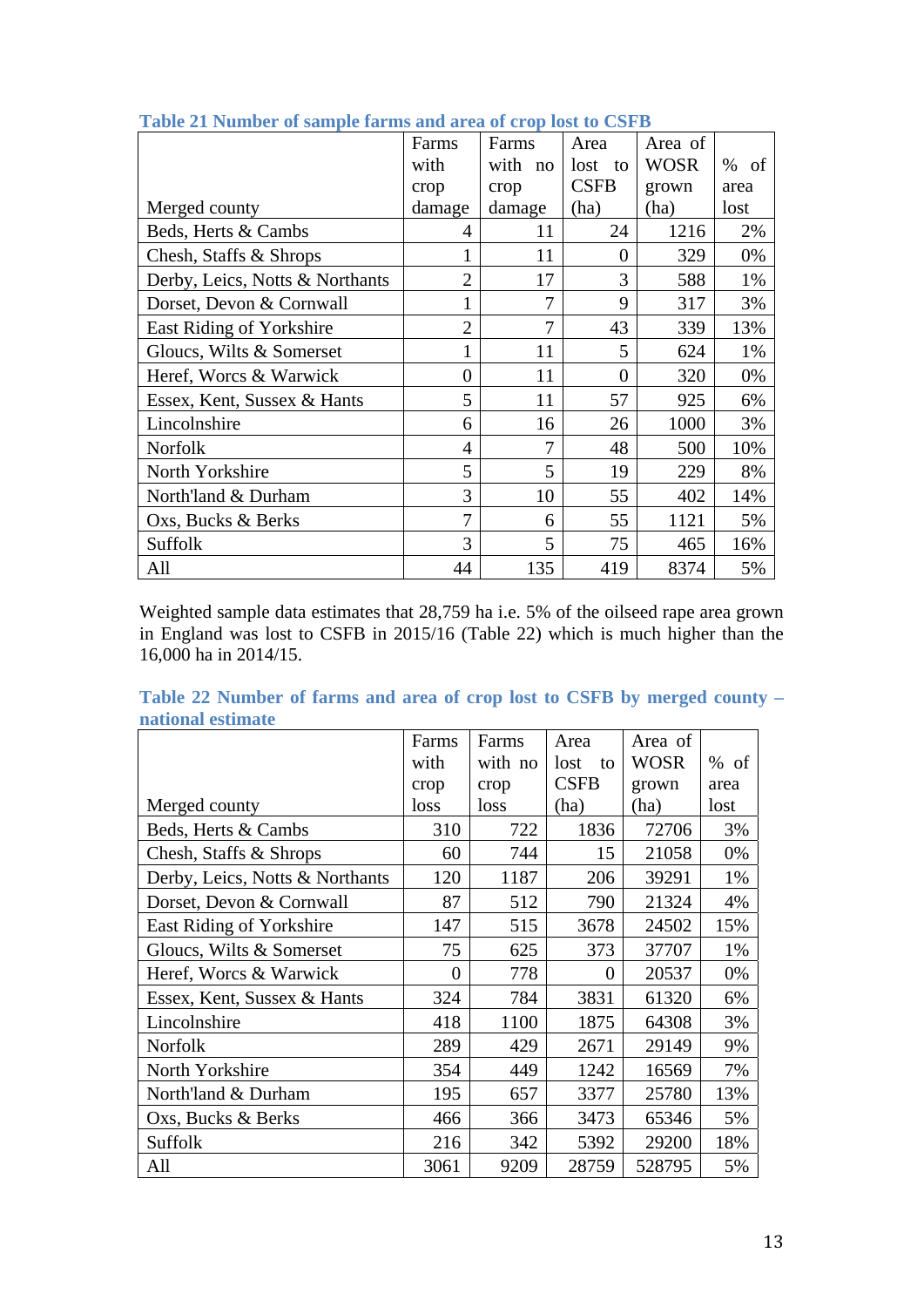Where crop loss was extensive and conditions allowed some growers were able to redrill the crop. Of the 419 ha lost by 37 farms, some 335 ha (on 17 farms) was redrilled, i.e. 79% of the area initially lost. The total area lost on the sample farms that was not re-drilled was 86 ha. Weighting up of sample data indicates that 22,912 ha were re-drilled across England (9,214 ha in the previous season). Given an estimate of 28,759 ha originally lost to CSFB, this leaves 5,847 ha of WOSR crop area completely lost compared with 6,604 ha in 2014/15.

Prices for the insecticides used were canvassed from local suppliers so may be subject to some variation both across the country and with scale of use. The cost of insecticide application and the costs of re-drilling (seed plus cultivations) are taken from Nix (2016). Crop losses, for the area lost and not re-drilled, are calculated on the basis of the area lost and the estimated 2016 harvest Gross Margin per hectare (Nix 2015). Costs of implementing other changes in agronomic practice have not been included in these estimates.

This study estimates that the cost of CSFB control in the 2015/16 WOSR crop in England was £18.4m (down from £22m in the previous season) (Table 23). The cost of agrochemicals used to control CSFB (Annex 3) is estimated to be £4.3m (down from £7.8m in 2014/15) with a cost of application of £8.5m (down from £11.4m). The 5,847 ha of crop area lost to CSFB and not re-drilled is estimated to have cost growers £2.9m (slightly higher than in 2014/15 at £2.3m) and the 22,912 ha that was lost to CSFB and then re-drilled is estimated to have cost a further £2.6m (much higher than the £0.7m in the previous season).

|                                | Area (ha) | Quantity | Cost $\pounds$ /ha |            |
|--------------------------------|-----------|----------|--------------------|------------|
| Chemicals used to control CSFB |           | 144,942  |                    | 4,344,226  |
| Cost of applying chemicals to  |           |          |                    |            |
| control CSFB                   | 768,127   |          | $11^{1}$           | 8,449,400  |
| Crop lost and not redrilled    | 5,847     |          | $503^2$            | 2,940,820  |
| Cost of redrilling lost area   | 22,912    |          | $115^3$            | 2,634,880  |
| Total                          |           |          |                    | 18,369,369 |

#### **Table 23 Estimated total costs of CSFB to the 2015/16 WOSR crop**

<sup>1</sup> "Farmer's average cost" of chemical application (Nix 2015)

2 WOSR GM/ha (Nix 2015)

<sup>3</sup> WOSR seed (£52/ha) plus "farmer's average cost" of drilling (£63/ha) (Nix 2016)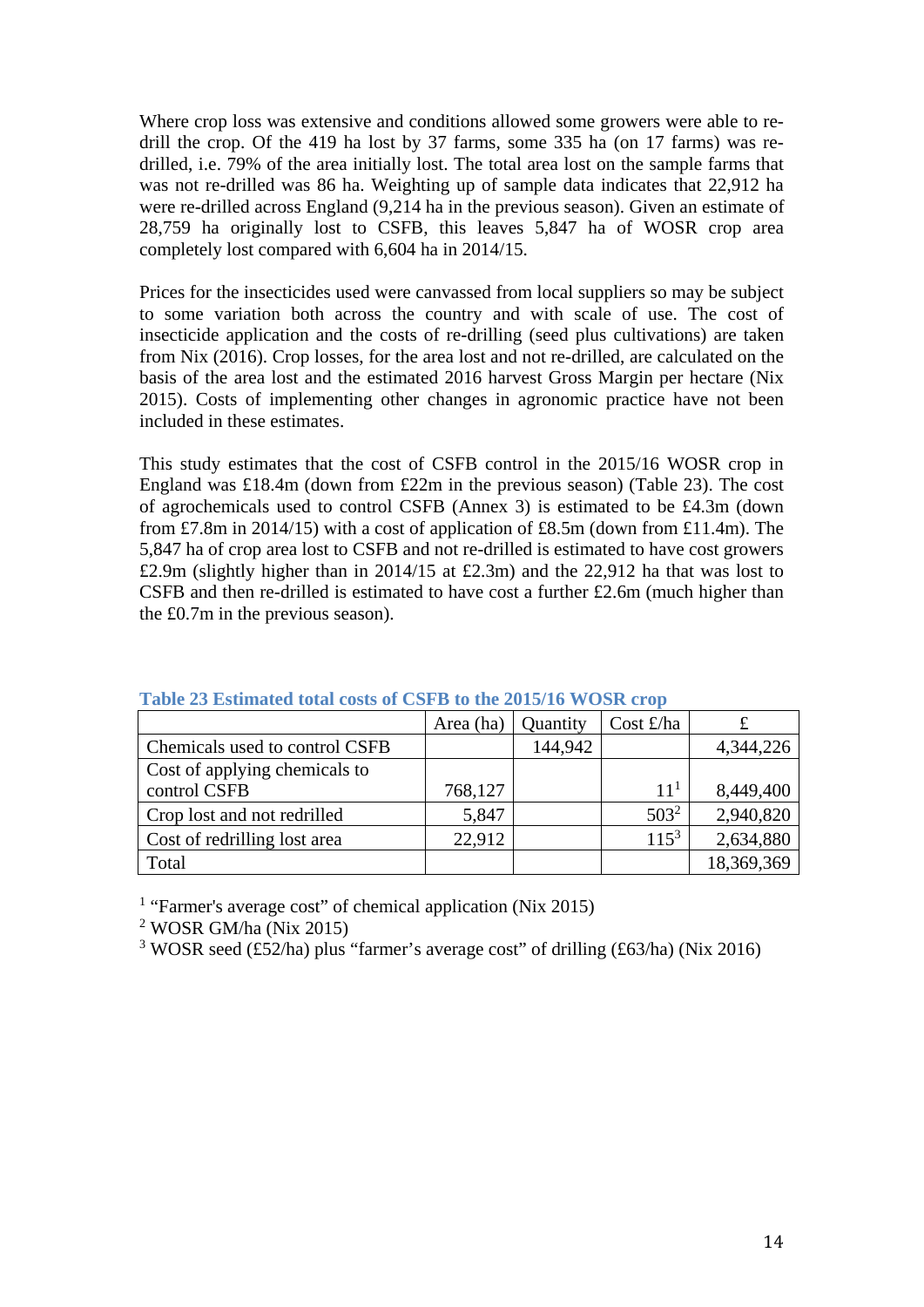## **Discussion**

Twenty-five of the 204 farms surveyed in 2016 did not grow WOSR in 2015/16 and 146 of the remaining farms were part of the survey carried out in the previous season (Scott and Bilsborrow 2015). The area of oilseed rape grown in the UK has decreased annually from a peak of 756,000 ha (2011/12 season) to 579,000 ha (2015/16 season) (DEFRA 2016). The current FBS survey identifies a reduction in WOSR area planted in England of 13% less than that grown for harvest 2015 which is consistent with official DEFRA figures which show a reduction in area of 11% between the two seasons (DEFRA 2016). The reduction in crop area was greatest in Suffolk (36%) East Riding of Yorkshire (26%) the merged counties of Essex, Kent, Sussex and Hampshire (21%) and the merged Derogation Area (DA) counties of Cambridgeshire, Hertfordshire and Bedfordshire (16%).

 A previous RBR report on the incidence of CSFB in England (Scott and Bilsborrow 2015) for the 2014/15 season had identified cabbage stem flea beetle risk as the third most important reason for the reduction in WOSR area grown behind 'crop rotation', and a 'reduced commodity price'. Despite a significant price increase (£100/tonne) between harvest 2015 and harvest 2016, CSFB was again identified as the third most important reason for the declining WOSR area in England.

Of the 179 farms growing WOSR in 2015/16, 41% reported that the incidence or damage caused by CSFB was the same as in the previous season, 26% of farms reported greater damage and 13% reported less (19% reported no loss). All 28 farms in the DA reported some level of CSFB damage and there was no reported decrease in the level of pest infestation with the use of treated seed. The total recorded area lost to CSFB in England was 419 ha (5% of area planted) which was higher than the 3% recorded in 2015 (Scott and Bilsborrow 2015).

An AHDB live monitoring survey of damage caused by CSFB was also carried out in autumn of 2014 and 2015 (using a network of AICC agronomists and covering 5% of total UK area in 2014/15 and 11% in 2015/16). The area of crop lost to CSFB was reported at 1% for 2015/16 (Alves *et al.,* 2015) which was much lower than the 2.7% loss reported in the previous season (Wynn *et al*., 2014). The crop losses in the AHDB survey were also more widely dispersed around the country than in the previous 2014 survey. The losses reported at 1% were much lower than the 5% reported in the FBS survey but could partially be explained by the fact that the assessment was done at the 3-4 leaf stage of crop growth and much earlier in the season than in the current FBS survey.

In 2015 approval was given for the use of neonicotinoid seed dressing on up to 5% of UK total oilseed rape crop area (amounting to about 30,000 ha) in the counties of Suffolk, Cambridgeshire, Bedfordshire and Hertfordshire due to the identified high risk and damage caused by CSFB in these areas. Suffolk had the highest recorded losses (16% of crop area) but the other 3 designated area counties i.e. Bedfordshire, Cambridgeshire and Hertfordshire only reported an amalgamated loss of 2% of crop area. The merged counties of Northumberland and Durham reported a loss of 14% of crop area but this was somewhat distorted by a single farm that lost 61% of the planted crop, and while the loss was reportedly due to CSFB, it may have been aided by the use of a pre-emergence herbicide which weakened the crop*.* As in the previous season high losses were again recorded in East Riding of Yorkshire.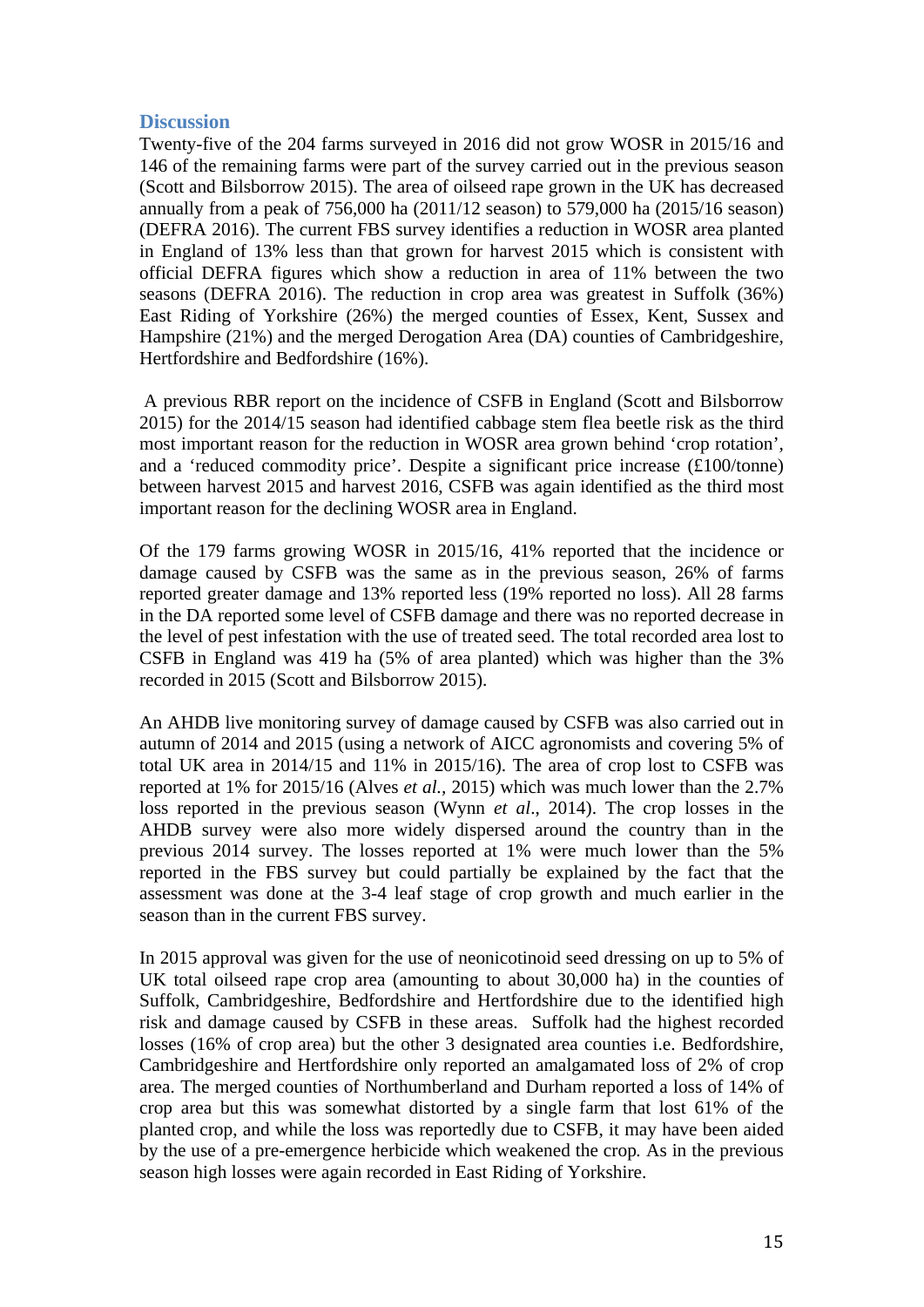Where crop loss to CSFB was extensive and conditions allowed, some growers were able to re-drill the area; the area re-drilled accounted for 79% of the 28,759 ha initially lost. The assumption in this study is that all crops were re-drilled with OSR either winter or spring depending on the timing of crop loss. This re-drilled area was much higher than the corresponding figure for the previous year (9,214 ha) (Scott and Bilsborrow 2015). This resulted in 5,874 ha of WOSR crop area completely lost in England which was slightly less than the area in 2014/15 (6,604 ha).

Insecticides were used on 72% of farms to combat CSFB which is in agreement with the 75% of area treated in the AHDB survey (Alves *et al*., 2015)). The area treated was greater within the DA than in the non-DA; 87% vs 69%. Within the DA there was a clear difference in the use of insecticide where neonicotinoid treated seed had been used (average application rate of 0.04 vs 0.01 kg/ha of active substance). The synthetic pyrethroids, cypermethrin and lambda-cyhalothrin were the main products used, accounting for 54% and 16% of active substance use respectively. There was significant variation in use of insecticide by county. Suffolk, which had the highest area of crop lost to CSFB (16%) only accounted for 7.2% of total insecticide used vs CSFB in England. This was much higher in the merged counties of Cambridgeshire, Bedfordshire and Hertfordshire (14.4%) but highest of all in Lincolnshire (24%) which reported only 3% of crop loss to CSFB i.e. lower than the national average.

An estimated 136,619 litres in addition to 8,323 kg of insecticide product which equates to 17,536 kg of active substance was used at a national level to combat CSFB which is almost half of the level used in the previous season (Scott and Bilsborrow 2015). The reasons for the reduction in insecticide use are unknown especially when reported CSFB damage and crop losses were greater than in the previous season but a reduced crop area and an awareness of increasing levels of resistance to pyrethroids are likely to have been contributory factors. CSFB resistance to pyrethroids was first identified in Germany in 2008 (Heimbach and Muller 2012) with resistance now becoming widespread throughout Europe and the UK (Hojland *et al*., 2015) but is partial so growers will still get some control. The reduced susceptibility of CSFB is associated with a *kdr* (L1014F) target site resistance mutation, which is also common in other pyrethroid resistant insect species (Zimmer *et al*., 2014).

This study estimates that the financial cost of CSFB control in England was lower than in the previous season (£18.4m in 2015/16 vs £22m in 2014/15) largely due to a reduced usage of insecticide. The cost of agrochemicals used was lower at £4.3m (down from £7.8m in 2014/15) with the cost of application also down at £8.5m (£11.4m in 2014/15). The 5,847 ha of crop area lost to CSFB and not re-drilled is estimated to have lost growers £2.9m (slightly higher than the £2.3m in 2014/15), and the increased area of 22,912 ha that was lost to CSFB and then re-drilled is estimated to have cost a further £2.6m (much higher than the £0.7m in the previous season).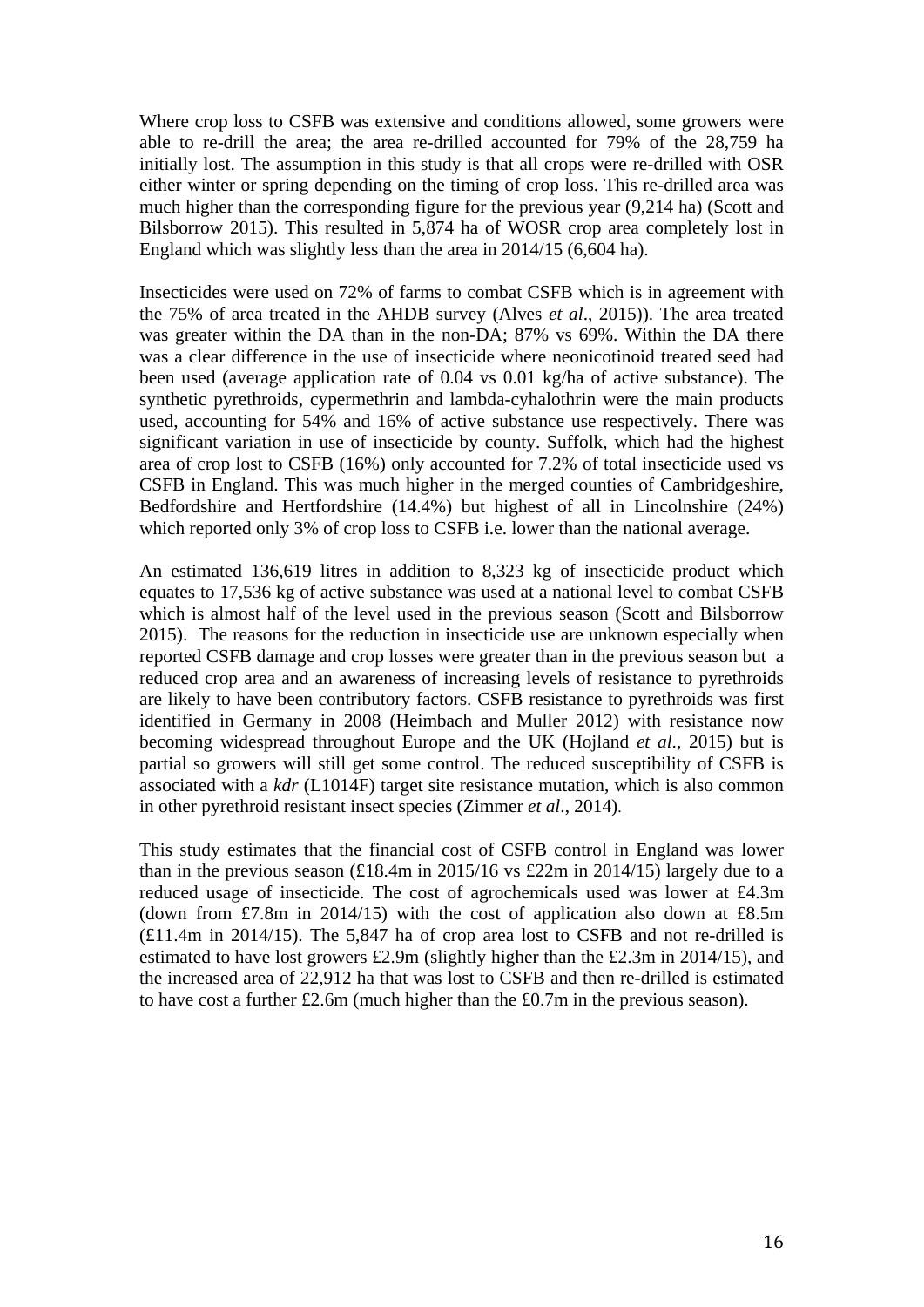## **Conclusions**

The UK oilseed rape area has now fallen for the fourth successive year from a peak of 756,000 ha in 2011/12. This study showed an area reduction (for crop harvested in 2016) in England of 13% less than that grown for harvest 2015 with the biggest reductions occurring in Suffolk (36%) the other merged DA counties of Cambridgeshire, Hertfordshire and Bedfordshire (16%) East Riding of Yorkshire (26%) and the merged counties of Essex, Kent, Sussex and Hampshire (21%). The total recorded area lost to CSFB in England was 5% of area planted which was higher than the 3% recorded in the previous season. However the level of active substance used was much lower i.e. about half of the amount applied in 2014/15. The financial cost of CSFB control in England was lower than in the previous season (£18.4m in 2015/16 vs £22m in 2014/15) largely due to a reduced usage of insecticide.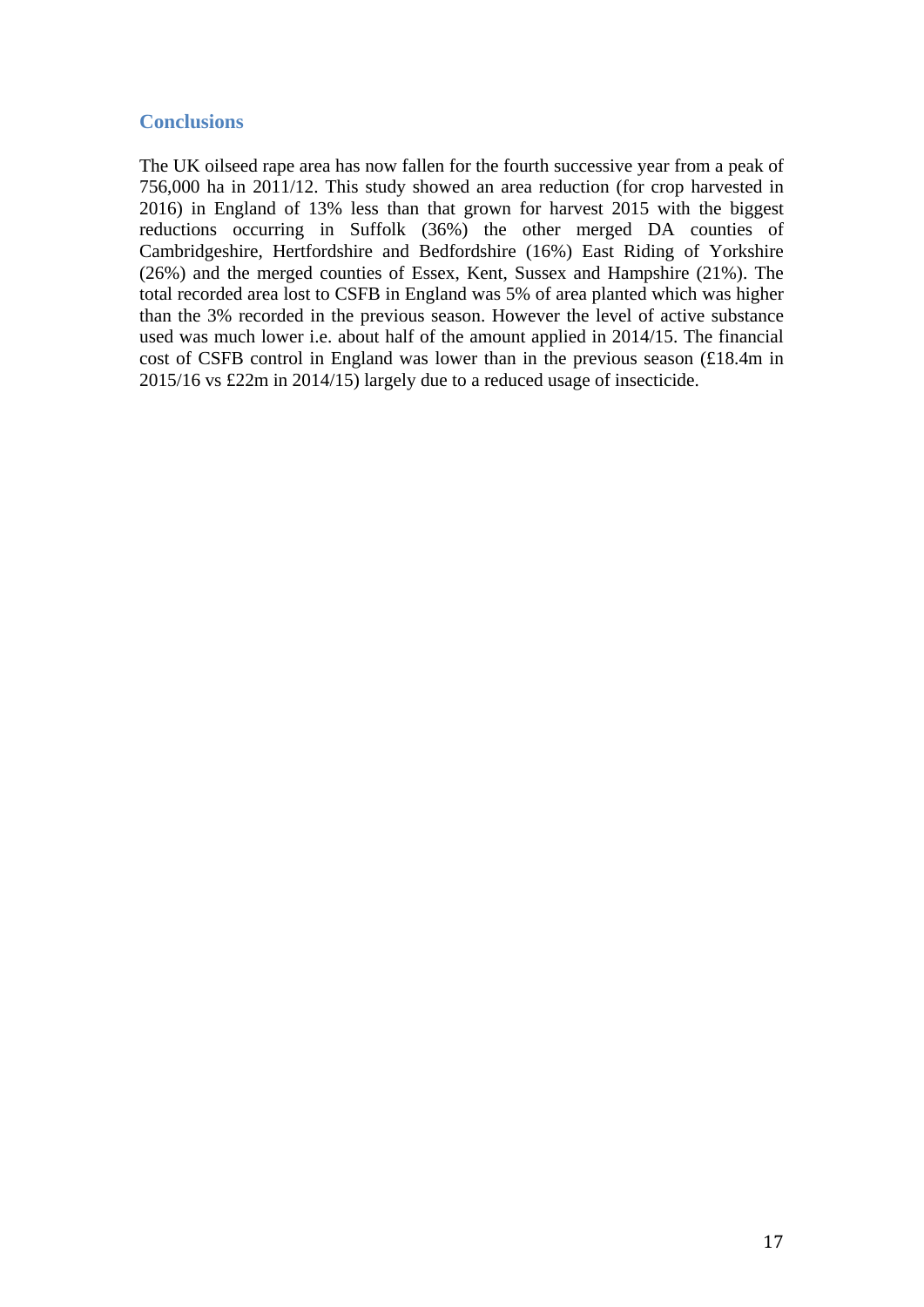## **Disclaimer**

Reasonable effort has been made to utilise information in this document from reliable sources. However, both RBR and Newcastle University and its employees do not guarantee or warrant the accuracy of their work in any way. Newcastle University and RBR shall not be responsible for any errors, omissions or damages either directly or consequentially arising from the use of information provided.

### **References**

Alves L, Wynnn S, and Stopps J (2015). Cabbage stem flea beetle live incidence and severity monitoring 2015. AHDB Project Report No 551. Available at http://cereals.ahdb.org.uk/media/799228/pr551-final-project-report.pdf (3rd February 2017.

DEFRA (2015) Farming statistics – provisional arable crop areas at  $1<sup>st</sup>$  June 2015. Available at http://www.statistics.gov.uk .

DEFRA (2016) Farming statistics – provisional arable crop areas at  $1<sup>st</sup>$  June 2016. Available at http://www.statistics.gov.uk .

Garthwaite DG, Barker I, Laybourn R, Huntly A, Parrish G, Hudson S, Thygesen H (2015). Arable Crops in the United Kingdom 2014. Pesticide Usage Survey Report 263.

Heimbach U, Muller A (2012). Incidence of pyrethroid-resistant oilseed rape pests in Germany. Pest Management Science 69, 209-16.

Hojland DH, Nauen R, Foster SP, Williamson MS, Kristensen M (2015). Incidence, spread and mechanism of pyrethroid resistance in European populations of the cabbage stem flea beetle, L. PLoS ONE 10 (12),

Nix (2015) Farm Management Pocketbook  $45<sup>th</sup>$  edition

Nix (2016) Farm Management Pocketbook  $46<sup>th</sup>$  edition

Scott C and Bilsborrow PE (2015). An interim impact assessment of the neonicotinoid seed treatment ban on oilseed rape production in England. Rural Business Research Report, August 2015. Available at: http://www.ruralbusinessresearch.co.uk/download/269/

Wynn S, Ellie S, Alves L (2014) Cabbage stem flea beetle snapshot assessment – incidence and severity at end September 2014. AHDB Cereals & Oilseeds Report No. 546 –Extension.

Zimmer CT, Müller A, Heimbach U, Nauen R (2014). Target-site resistance to pyrethroid insecticides in German populations of the cabbage stem flea beetle, *Psylliodes chrysocephala.* Pesticide Biochemistry and Physiology. 108, 1-7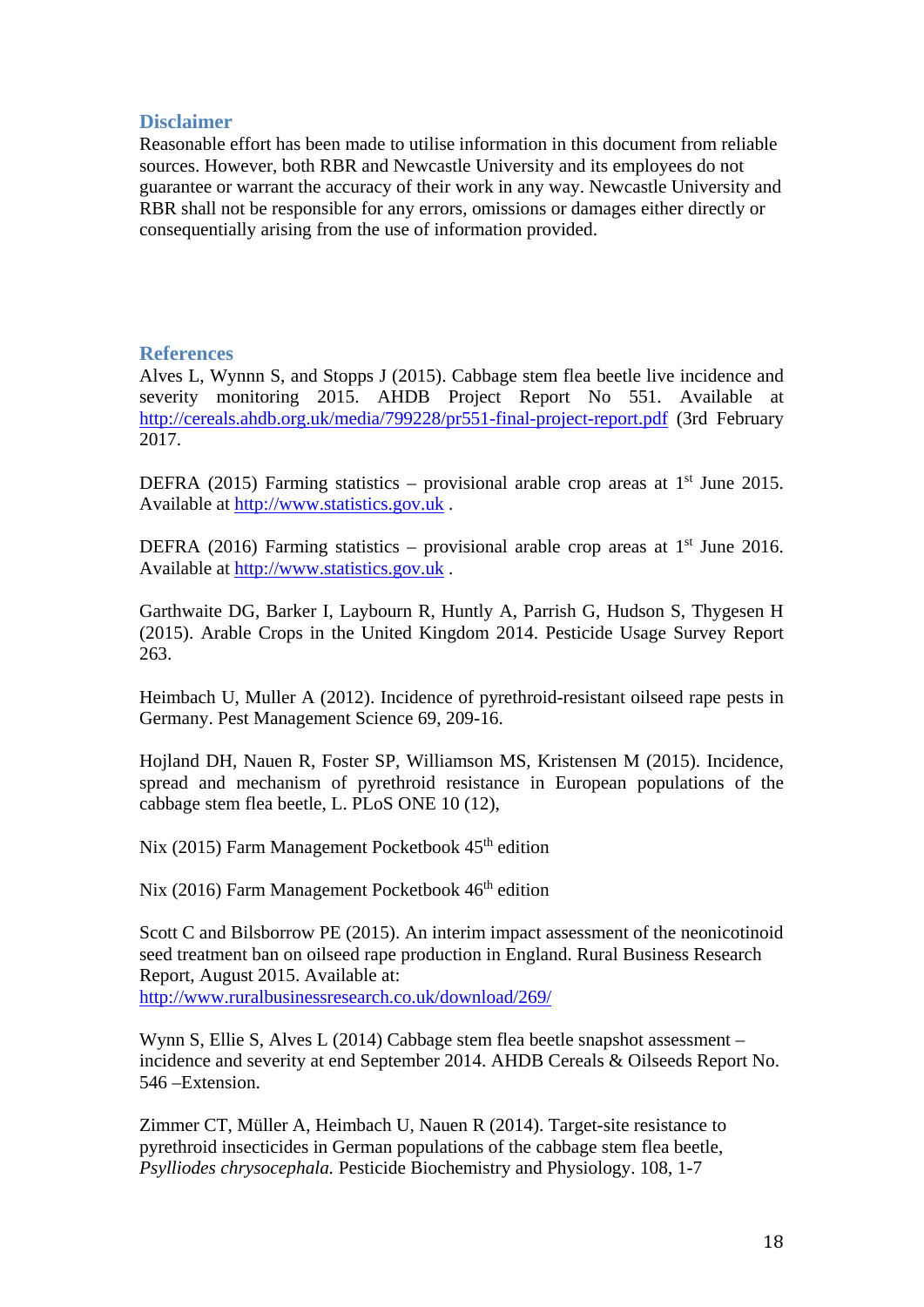|                | Annex 1 - Sample questionnaire                                                                        |                           |                           |                           |                                         |
|----------------|-------------------------------------------------------------------------------------------------------|---------------------------|---------------------------|---------------------------|-----------------------------------------|
|                | Winter Oilseed rape plantings autumn                                                                  | farm                      |                           |                           |                                         |
|                | 2015                                                                                                  | number                    |                           |                           |                                         |
|                |                                                                                                       |                           |                           |                           |                                         |
| 1.1            | What area of WOSR did you plant in autumn 2015?                                                       |                           |                           | ha                        |                                         |
| 1.2            | How much did you grow last year (2015 harvest)?                                                       |                           |                           | ha                        |                                         |
|                |                                                                                                       |                           |                           |                           |                                         |
| $\overline{2}$ | If this differs, in broad terms, from last year                                                       |                           |                           |                           |                                         |
|                | why? (please list up to 4 reasons)                                                                    |                           |                           |                           |                                         |
|                |                                                                                                       |                           |                           |                           |                                         |
|                |                                                                                                       |                           |                           |                           |                                         |
|                |                                                                                                       |                           |                           |                           |                                         |
| 3              | Question 3 applies only to the derogation area; Bedfordshire, Cambridgeshire, Hertfordshire & Suffolk |                           |                           |                           |                                         |
| 3.1            | Did you request neonicotinoid treated seed?                                                           |                           |                           |                           |                                         |
|                |                                                                                                       |                           | ha                        | Кg                        |                                         |
| 3.2            | If so, how much?                                                                                      |                           |                           |                           |                                         |
| 3.3            | How much did you get?                                                                                 |                           |                           |                           |                                         |
|                |                                                                                                       |                           |                           |                           |                                         |
|                |                                                                                                       |                           |                           |                           |                                         |
|                |                                                                                                       |                           |                           |                           |                                         |
| 4.1            | Did you use/employ an agronomist for your WOSR Cabbage Stem Flea Beetle                               |                           |                           |                           |                                         |
|                | (CSFB) insecticide recommendations? (yes or no)                                                       |                           |                           |                           |                                         |
|                | Any comment?                                                                                          |                           |                           |                           |                                         |
|                |                                                                                                       |                           |                           |                           |                                         |
|                |                                                                                                       |                           |                           | on area planted with seed |                                         |
|                |                                                                                                       |                           |                           |                           | NOT TREATED WITH NEONICOTINOID DRESSING |
| 4.2            | Was pest incidence/damage greater in this crop than in the                                            |                           |                           |                           |                                         |
|                | previous season? (same, greater, less, no damage)                                                     |                           |                           |                           |                                         |
|                | Any comment?                                                                                          |                           |                           |                           |                                         |
|                |                                                                                                       |                           |                           |                           |                                         |
| 5.1            | Did you use any insecticides SPECIFICALLY to combat actual<br>or predicted CSFB attacks? (yes or no)  |                           |                           |                           |                                         |
| 5.2            | Did you change agronomic practices to avert possible CSFB                                             |                           |                           |                           |                                         |
|                | damage? If so please list up to 4                                                                     |                           |                           |                           |                                         |
|                |                                                                                                       |                           |                           |                           |                                         |
|                |                                                                                                       |                           |                           |                           |                                         |
|                |                                                                                                       |                           |                           |                           |                                         |
|                |                                                                                                       |                           |                           |                           |                                         |
|                |                                                                                                       |                           | chemical 1                |                           |                                         |
| 6.a            | If chemicals were used <b>SPECIFICALLY</b> against                                                    | chemical                  |                           |                           |                                         |
|                | CSFB which ones?                                                                                      | name                      |                           |                           |                                         |
| 7.a            | What rate were the                                                                                    |                           | application rate litre/ha |                           |                                         |
|                | insecticides applied at?                                                                              |                           | or gm/ha                  |                           |                                         |
|                |                                                                                                       |                           |                           |                           |                                         |
| 8.1.a          | What area was treated?                                                                                | area (ha)                 |                           |                           |                                         |
| 8.2.a          | (If multiple applications please record areas<br>and incidence; e.g. 40ha x 3 applications)           | number of<br>applications |                           |                           |                                         |
|                |                                                                                                       |                           |                           |                           |                                         |
|                |                                                                                                       |                           |                           |                           |                                         |
| 8.3.a          | If the same chemical (in $q_0$ ) is<br>used at the same rate                                          | area (ha)                 |                           |                           |                                         |
| 8.4.a          | for different areas or a different number of                                                          | number of                 |                           |                           |                                         |
|                | applications please use these cells                                                                   | applications              |                           |                           |                                         |
|                |                                                                                                       |                           |                           |                           |                                         |
| 8.5.a          | If the same chemical (in $q_0$ ) is                                                                   | area (ha)                 |                           |                           |                                         |
|                | used at the same rate                                                                                 |                           |                           |                           |                                         |
| 8.6.a          | for different areas or a different number of                                                          | number of                 |                           |                           |                                         |
|                | applications please use these cells                                                                   | applications              |                           |                           |                                         |
|                |                                                                                                       |                           |                           |                           |                                         |
|                |                                                                                                       |                           |                           | chemical 2                |                                         |
| 6.b            |                                                                                                       | chemical                  |                           |                           |                                         |
| 7.b            |                                                                                                       | application rate litre/ha |                           |                           |                                         |
|                |                                                                                                       |                           |                           |                           |                                         |
| 8.1.b          |                                                                                                       | area (ha)                 |                           |                           |                                         |
|                |                                                                                                       |                           |                           |                           |                                         |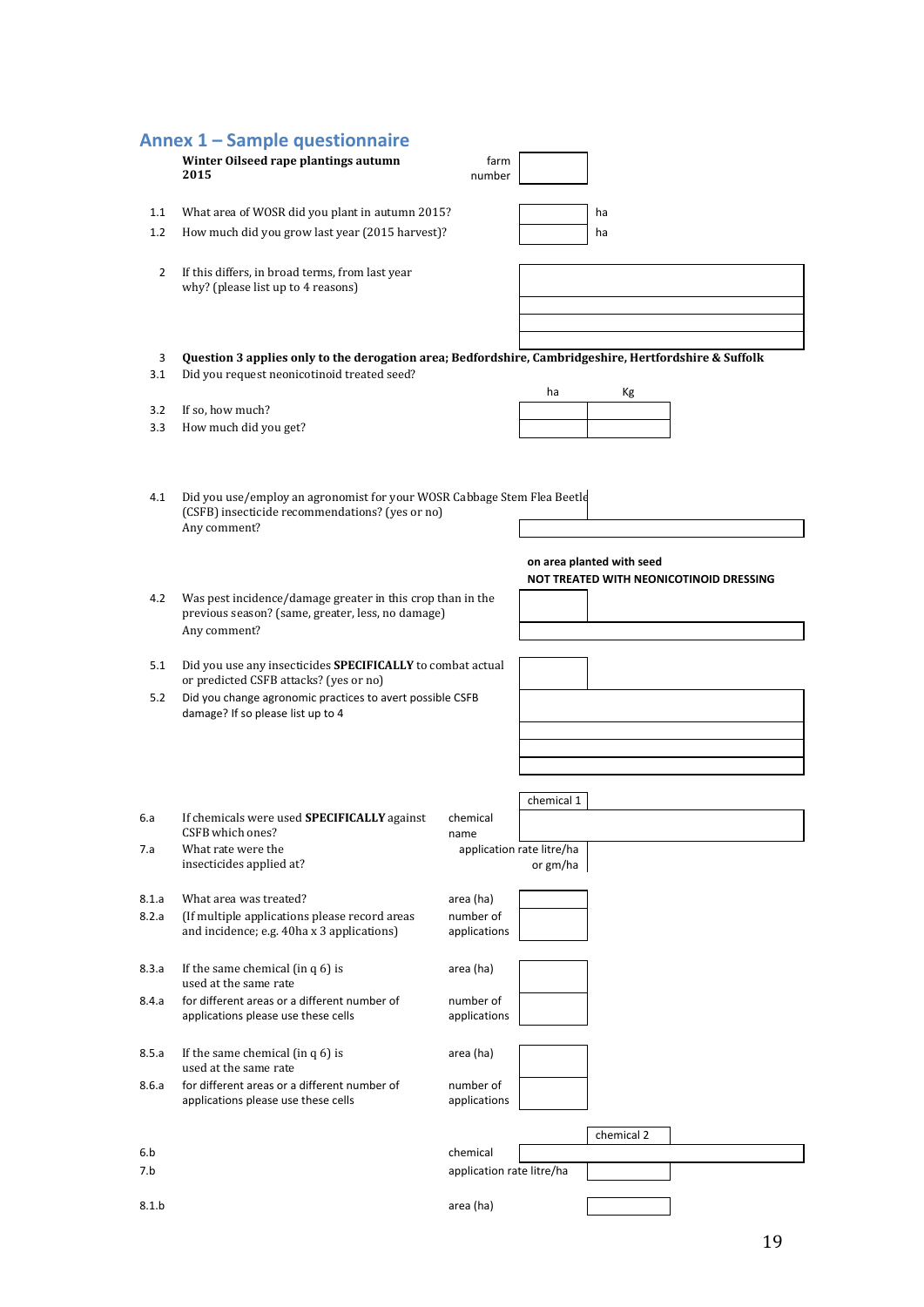| 8.2.b          | number of                                                                             |  |            |            |
|----------------|---------------------------------------------------------------------------------------|--|------------|------------|
| 8.3.b          | area (ha)                                                                             |  |            |            |
| 8.4.b          | number of                                                                             |  |            |            |
|                |                                                                                       |  |            |            |
| 8.5.b          | area (ha)                                                                             |  |            |            |
| 8.6.b          | number of                                                                             |  |            |            |
|                |                                                                                       |  | chemical 3 |            |
| 6.c            | chemical name                                                                         |  |            |            |
| 7.c            | application rate litre/ha or gm/ha                                                    |  |            |            |
|                |                                                                                       |  |            |            |
| 8.1.c          | area (ha)                                                                             |  |            |            |
| 8.2.c          | number of applications                                                                |  |            |            |
| 8.3.c          | area (ha)                                                                             |  |            |            |
| 8.4.c          | number of applications                                                                |  |            |            |
|                |                                                                                       |  |            |            |
| 8.5.c          | area (ha)                                                                             |  |            |            |
| 8.6.c          | number of applications                                                                |  |            |            |
|                |                                                                                       |  |            |            |
|                |                                                                                       |  |            | chemical 4 |
| 6.d<br>7.d     | chemical name<br>application rate litre/ha or gm/ha                                   |  |            |            |
|                |                                                                                       |  |            |            |
| 8.1.d          | area (ha)                                                                             |  |            |            |
| 8.2.d          | number of applications                                                                |  |            |            |
|                |                                                                                       |  |            |            |
| 8.3.d<br>8.4.d | area (ha)<br>number of applications                                                   |  |            |            |
|                |                                                                                       |  |            |            |
| 8.5.d          | area (ha)                                                                             |  |            |            |
| 8.6.d          | number of applications                                                                |  |            |            |
|                |                                                                                       |  |            |            |
| 9              | Despite the use of insecticide did you lose any<br>crop area due to CSFB? (yes or no) |  |            |            |
|                | Any comment?                                                                          |  |            |            |
|                |                                                                                       |  |            |            |
| 10             | If so, what area? (ha)                                                                |  |            |            |
|                |                                                                                       |  |            |            |
| 11             | Was any CSFB crop damage so severe that<br>you have had to redrill? (yes or no)       |  |            |            |
|                | Any comment?                                                                          |  |            |            |
|                |                                                                                       |  |            |            |
| $12\,$         | If so what area? (ha)                                                                 |  |            |            |
|                |                                                                                       |  |            |            |
|                | Any further comments                                                                  |  |            |            |
|                |                                                                                       |  |            |            |
|                |                                                                                       |  |            |            |
|                |                                                                                       |  |            |            |

**Thank you for your assistance**

UTv6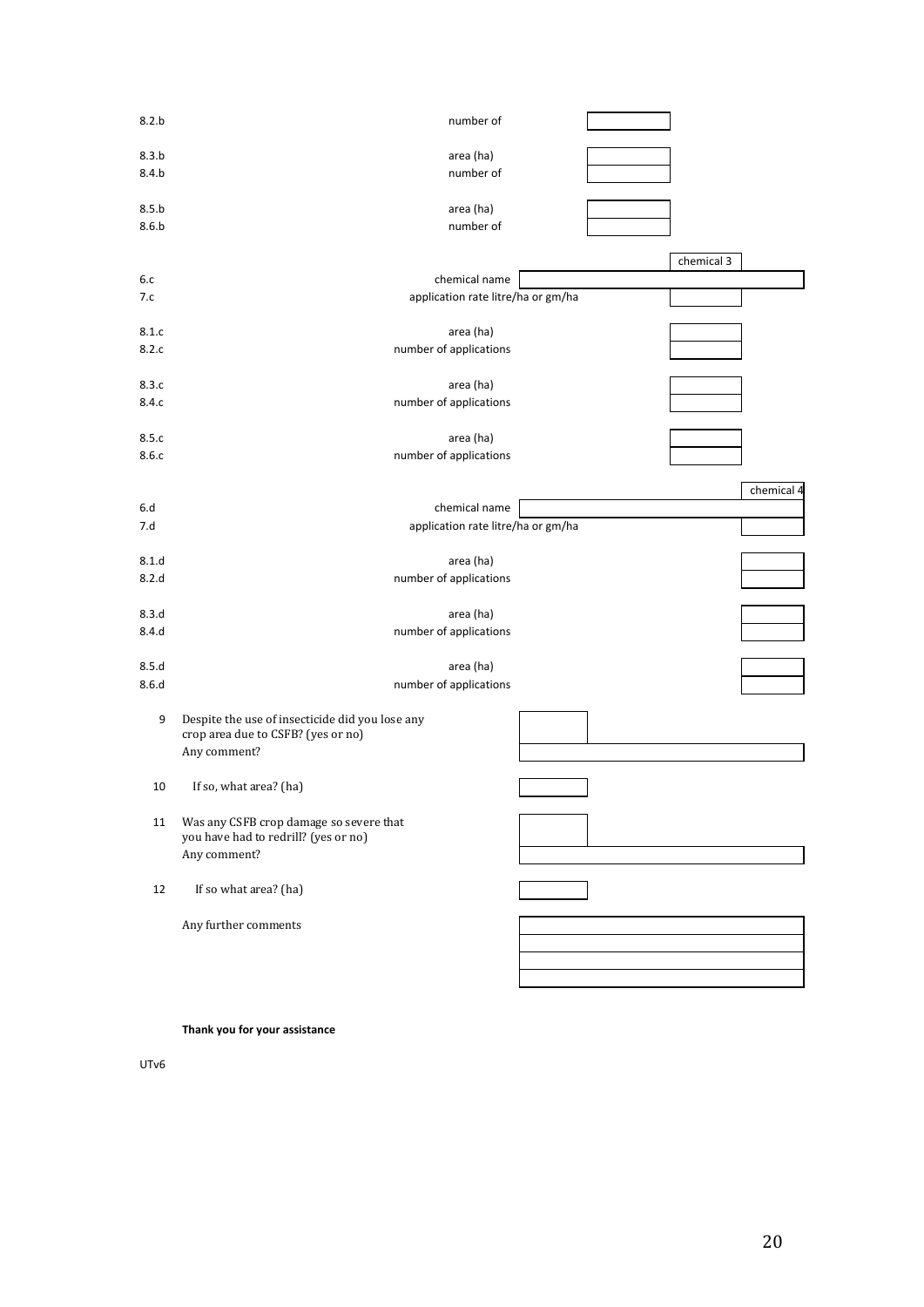| name as recorded                    | chemical           | family              | concentration | of   |
|-------------------------------------|--------------------|---------------------|---------------|------|
|                                     |                    |                     | g/l or g/kg   | $\%$ |
| A-Cyper                             | alpha-cypermethrin | pyrethroid          | 400           | 40   |
| Acetamiprid                         | acetamiprid        | neonicotinoid       | 250           | 25   |
| Afrisect                            | cypermethrin       | pyrethroid          | 100           | 11   |
| Afrisect 10 (Cypermerthrin)         | cypermethrin       | pyrethroid          | 100           | 11   |
| Alert                               | alpha-cypermethrin | pyrethroid          | 100           | 11   |
| Alert (cypermethrin)                | alpha-cypermethrin | pyrethroid          | 100           | 11   |
| alphacypermethrin                   | alpha-cypermethrin | pyrethroid          | 100           | 11   |
| biscaya                             | thiacloprid        | neonicotinoid       | 240           | 24   |
| Cleancrop Corsair                   | lambda-cyhalothrin | pyrethroid          | 50            | 5    |
| Corsair                             | lambda-cyhalothrin | pyrethroid          | 50            | 5    |
| Corsair                             | lambda-cyhalothrin | pyrethroid          | 50            | 5    |
| Corsair (50g/L Lambda-cyhalothrin)  | lambda-cyhalothrin | pyrethroid          | 50            | 5    |
| Cypermethrin                        | cypermethrin       | pyrethroid          | 100           | 11   |
| Cypermethrin (Toppel 10)            | cypermethrin       | pyrethroid          | 100           | 11   |
| Cypermethrin (Toppel 100)           | cypermethrin       | pyrethroid          | 100           | 11   |
| Cypermethrin (Toppel)               | cypermethrin       | pyrethroid          | 100           | 11   |
| Fury                                | zeta-cypermethrin  | pyrethroid          | 100           | 10   |
| Fury 10 EW                          | zeta-cypermethrin  | pyrethroid          | 100           | 10   |
| Hallmark                            | lambda-cyhalothrin | pyrethroid          | 100           | 10   |
| Hallmark Zeon                       | lambda-cyhalothrin | pyrethroid          | 100           | 10   |
| Hallmark Zeon (lambda-cylaothrin)   | lambda-cyhalothrin | pyrethroid          | 100           | 10   |
| Insyst (acetamiprid)                | acetamiprid        | neonicotinoid       | 200           | 20   |
| Karis                               | cypermethrin       | pyrethroid          | 100           | 10   |
| Karis 10cs                          | lambda-cyhalothrin | pyrethroid          | 100           | 10   |
| Kendo                               | lambda-cyhalothrin | pyrethroid          | 130           | 13   |
| Lambda cyhalothrin                  | lambda-cyhalothrin | pyrethroid          | 100           | 10   |
| Lambda Cyhalothrin (Clayton Sparta) | lambda-cyhalothrin | pyrethroid          | 50            | 5    |
| Lambda Cyhalothrin (Karis 10 CS)    | lambda-cyhalothrin | pyrethroid          | 100           | 10   |
| lambda-cyhalothrin (10 %)           | lambda-cyhalothrin | pyrethroid          | 100           | 10   |
| lambda-cyhalothrin (5%)             | lambda-cyhalothrin | pyrethroid          | 50            | 5    |
| Minuet                              | zeta-cypermethrin  | pyrethroid          | 100           | 11   |
| Permasect                           | cypermethrin       | pyrethroid          | 100           | 11   |
| Permasect C                         | cypermethrin       | pyrethroid          | 100           | 11   |
| Plenum                              | pymetrozine        | pyridine azomethine | 500           | 50   |
| Pymetrozine                         | pymetrozine        | pyridine azomethine | 500           | 50   |
| Pyrethroid                          | pyrethroid         | pyrethroid          | 100           | 11   |
| spinetorum                          | spinosyn           | spinosyn            | 15            | 15   |
| Supersect (Pyrethroid)              | pyrethroid         | pyrethroid          | 100           | 11   |
| Sven (Esfenvalerate)                | fenvalerate        | pyrethroid          | 25            | 2.5  |
| tau-fluvalinate                     | tau-fluvalinate    | pyrethroid          | 230           | 23   |
| thiacloprid                         | thiacloprid        | neonicotinoid       | 240           | 24   |
| zeta cypermethrin                   | zeta-cypermethrin  | pyrethroid          | 100           | 10   |

## **Annex 2 – Concentration of active substance in insecticides used against CSFB**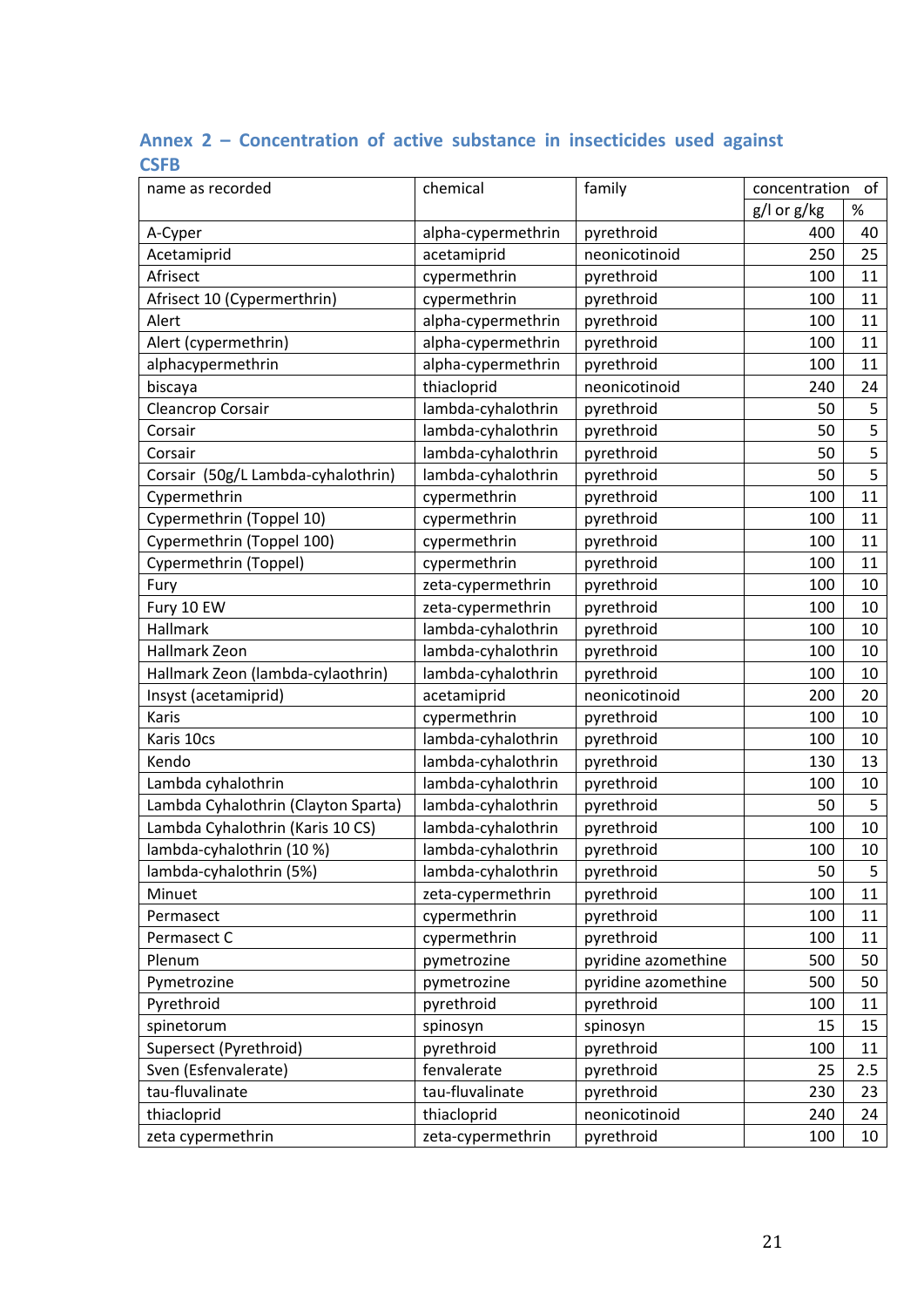| Chemical           | Quantity | Cost (£/litre or £/kg) | Total cost $(f)$ |
|--------------------|----------|------------------------|------------------|
| Cypermethrin       | 85,856   | 10                     | 858,559          |
| Lambda-cyhalothrin | 30,543   | 85                     | 2,596,195        |
| Alpha-cypermethrin | 6,114    | 21                     | 128,386          |
| Zeta-cypermethrin  | 8,391    | 21                     | 176,208          |
| Pyrethroid         | 2,116    | 10                     | 21,161           |
| Fenvalerate        | 1,692    | 20                     | 33,842           |
| Tau-fluvalinate    | 2,878    | 35                     | 100,717          |
| Pymetrozine        | 2,603    | 56                     | 145,760          |
| Spinosyn           | 126      |                        |                  |
| Thiacloprid        | 3,758    | 50                     | 187,923          |
| Acetamiprid        | 1,961    | 70                     | 137,292          |
| Total              | 146,039  |                        | 4,386,042        |

### **Annex 3 – Insecticide price assumptions**

#### **Annex 4 – Defra 2015 June census data ‐ winter oilseed rape area**

**Title:** Winter oilseed holdings and area in England by size band **Source:** Defra Survey of Agriculture and Horticulture - June 2015 **Coverage:** England (see data notes below for detailed coverage)

|                                    | Number of | Area       |
|------------------------------------|-----------|------------|
| Size band                          | holdings  | (hectares) |
| greater than 0 to under 5 hectares | 348       | 1158       |
| 5 to under 10 hectares             | 1014      | 8087       |
| 10 to under 20 hectares            | 2953      | 44152      |
| 20 to under 50 hectares            | 5412      | 176122     |
| 50 to under 100 hectares           | 2683      | 185816     |
| 100 hectares and over              | 1150      | 189339     |
| Total                              | 13560     | 604675     |

**Data source**: Results are from the Defra June Survey of Agriculture, a large sample survey sent to a representative sample of holdings across England. As the results are based on a sample survey, they are subject to a degree of sampling error and do not take into account other sources of survey errors, such as nonresponse bias or administrative data errors.

For details of the survey methodology, please go to: https://www.gov.uk/structure-of-the-agricultural-industry-survey-notes-andguidance 

You may also be interested in research undertaken by the Observatory at: https://www.gov.uk/government/statistical‐data‐sets/agri‐environment‐ indicators 

**Data notes:** Results relate to commercial holdings. Commercial holdings are those with significant levels of farming activity. These significant levels are classified as any holding with more than 5 hectares of agricultural land, 1 hectare